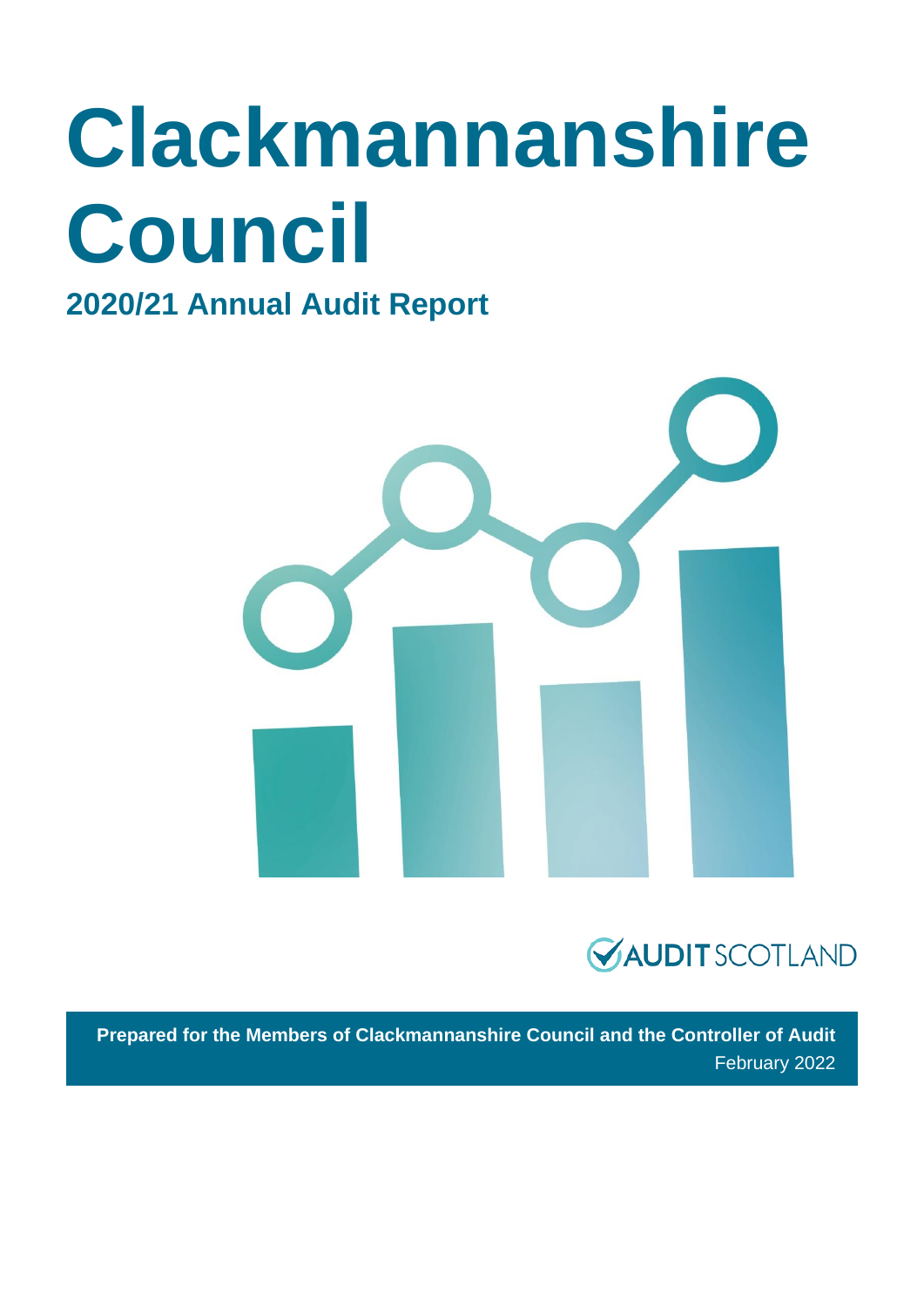### **Contents**

| Key messages                        | 3              |
|-------------------------------------|----------------|
| <b>Introduction</b>                 | 4              |
| 1. Audit of 2020/21 annual accounts | $\overline{7}$ |
| 2. Financial management             | 13             |
| 3. Financial sustainability         | 19             |
| 4. Governance and transparency      | 23             |
| 5. Best Value                       | 25             |
| <b>Appendix 1</b>                   | 29             |
| <b>Appendix 2</b>                   | 33             |
| <b>Appendix 3</b>                   | 37             |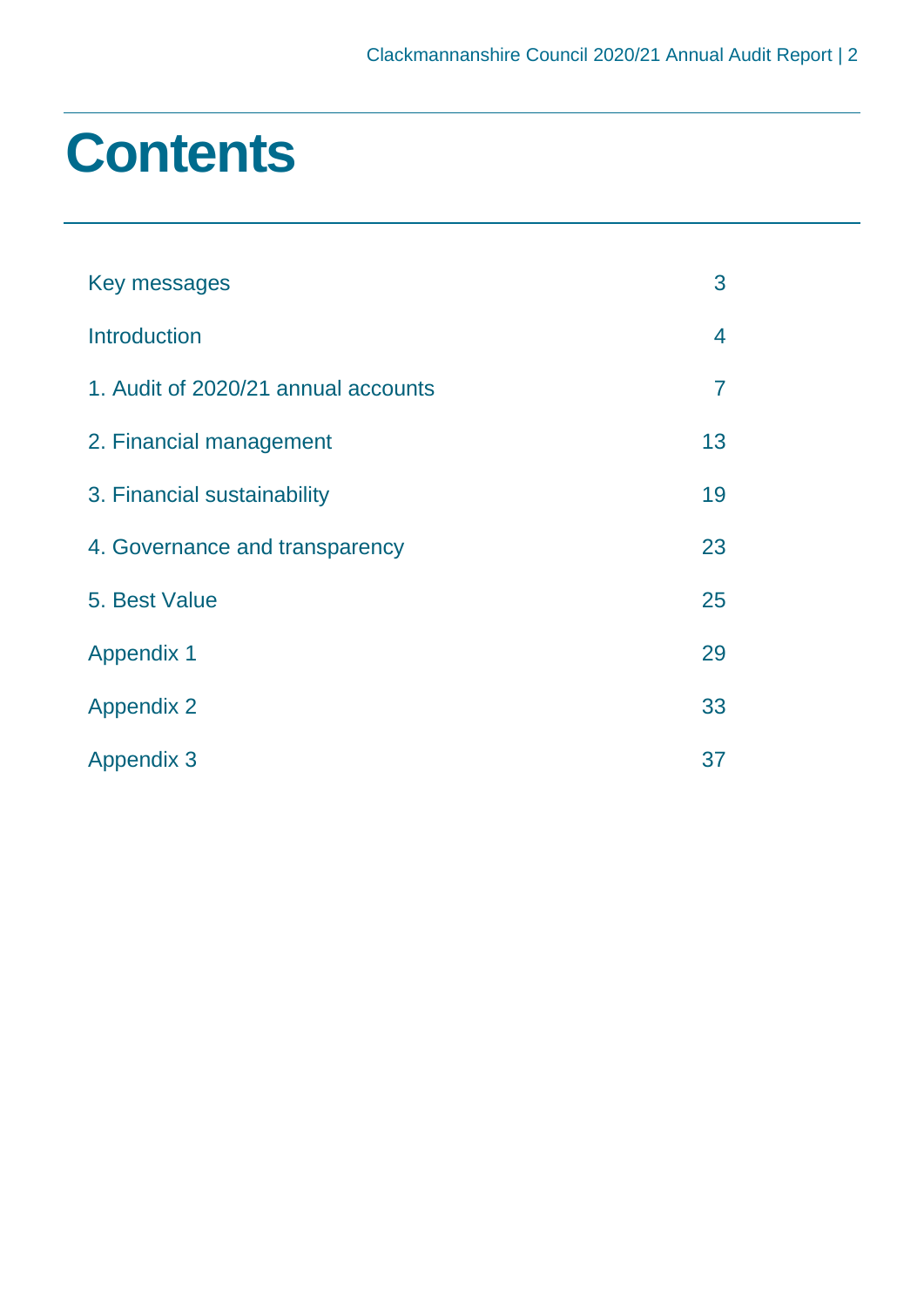### <span id="page-2-0"></span>**Key messages**

#### **2020/21 annual accounts**

- **1** Our audit opinions on the annual accounts of the council and its group are unmodified.
- **2** The impact of Covid-19 created additional challenges for council staff which led to agreeing an extension to the agreed audit timetable for the 2020/21 financial statements.

#### **Financial management and sustainability**

- **3** The Covid-19 pandemic had a significant impact on the 2020/21 budget, however processes were appropriate and the council achieved 91 per cent of planned efficiency savings.
- **4** Covid-19 has had a significant impact on staff capacity and the control environment. The council recognise this issue and are working to address it.
- **5** Action is needed to strengthen awareness of the council's anti-fraud arrangements and ensure all staff know their responsibilities.
- **6** The Covid-19 pandemic is impacting on the short-term finances of Clackmannanshire Council with the Social Services Childcare budget seeing pressure due to the demand to support vulnerable people.
- **7** The 'Be the Future' transformation programme has continued to progress and support change across the council.

#### **Governance and transparency**

- **8** The governance arrangements introduced in response to the pandemic were appropriate and operated effectively.
- **9** The council demonstrates its commitment to conducting its business in an open and transparent manner through the recording of committee meetings and availability of information through the council website.

#### **Best Value**

- **10** Clackmannanshire Council has continued to make progress on the Best Value recommendations.
- **11** Performance reporting during 2020/21 was appropriate and the LGBF data demonstrates improvement across a number of areas.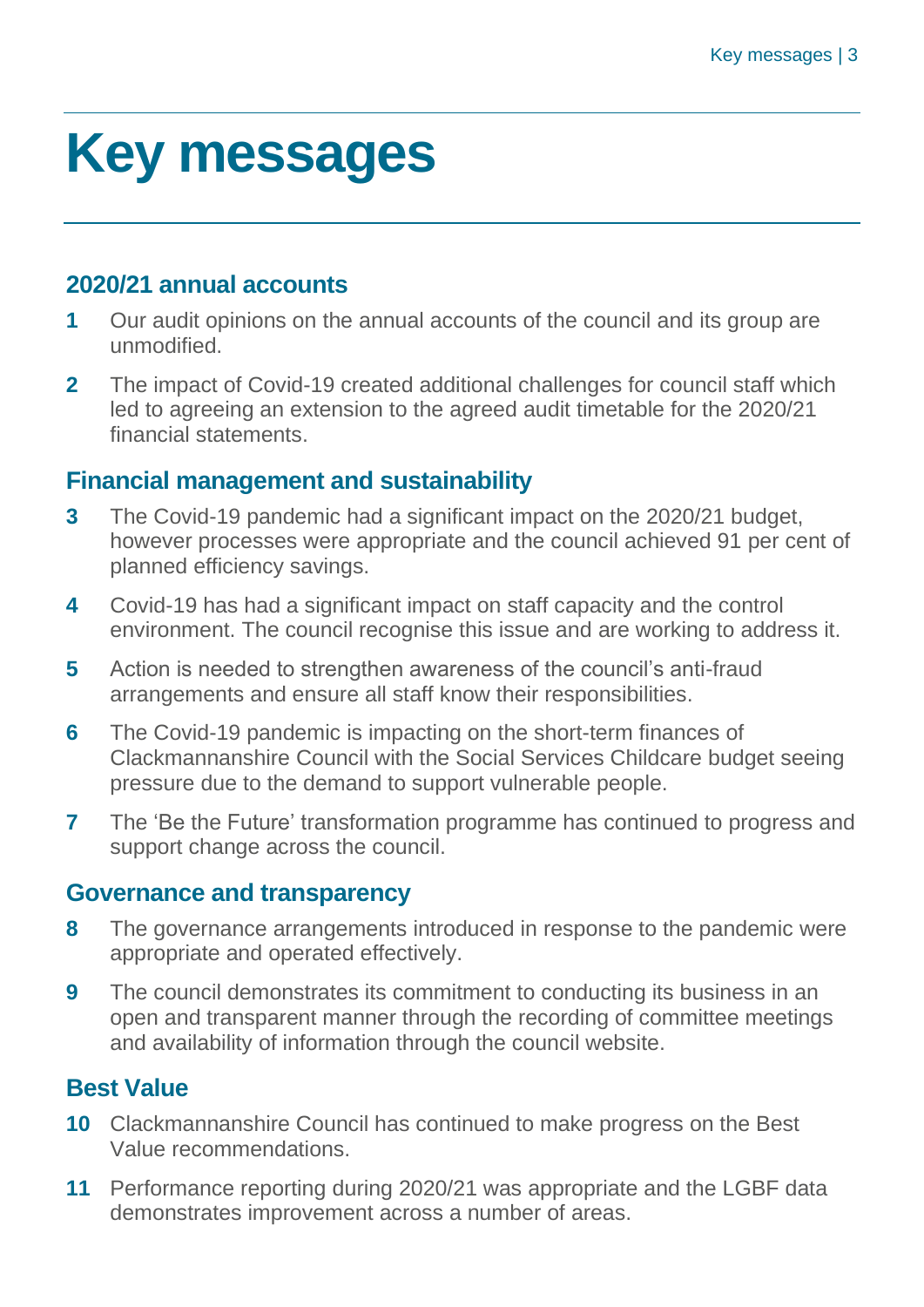### <span id="page-3-0"></span>**Introduction**

**1.** This report summarises the findings arising from the 2020/21 audit of Clackmannanshire Council and its group. The scope of the audit was set out in our 2020/21 Annual Audit Plan presented to the April 2021 meeting of the Audit Committee. This report comprises the findings from our audit of the annual accounts and consideration of the four audit dimensions that frame the wider scope of public audit set out in the [Code of Audit Practice 2016.](http://www.audit-scotland.gov.uk/report/code-of-audit-practice-2016)

**2.** The main elements of our audit work in 2020/21 have been:

- an audit of the annual accounts of Clackmannanshire Council and its group and the issue of an independent auditor's report setting out our opinions,
- a review of the council's key financial systems,
- reviewing the council's progress in addressing the matters arising from previous Best Value reports, and
- consideration of the four audit dimensions of financial management, financial sustainability, governance and transparency and value for money.

**3.** The global coronavirus pandemic has had a considerable impact on Clackmannanshire Council during 2020/21. This has had significant implications for the services it delivers, the work priorities for staff, and delays in capital expenditure projects. Risks related to the pandemic were included in our Annual Audit Plan and we report on how we have addressed them in Appendix 2.

#### **Adding value through the audit**

**4.** We add value to Clackmannanshire Council by:

- identifying and providing insight on significant risks, and making clear and relevant recommendations
- sharing intelligence and good practice through our national reports [\(Appendix 3\)](#page-36-0) and good practice guides
- providing clear and focused conclusions on the appropriateness, effectiveness and impact of corporate governance, performance management arrangements and financial sustainability.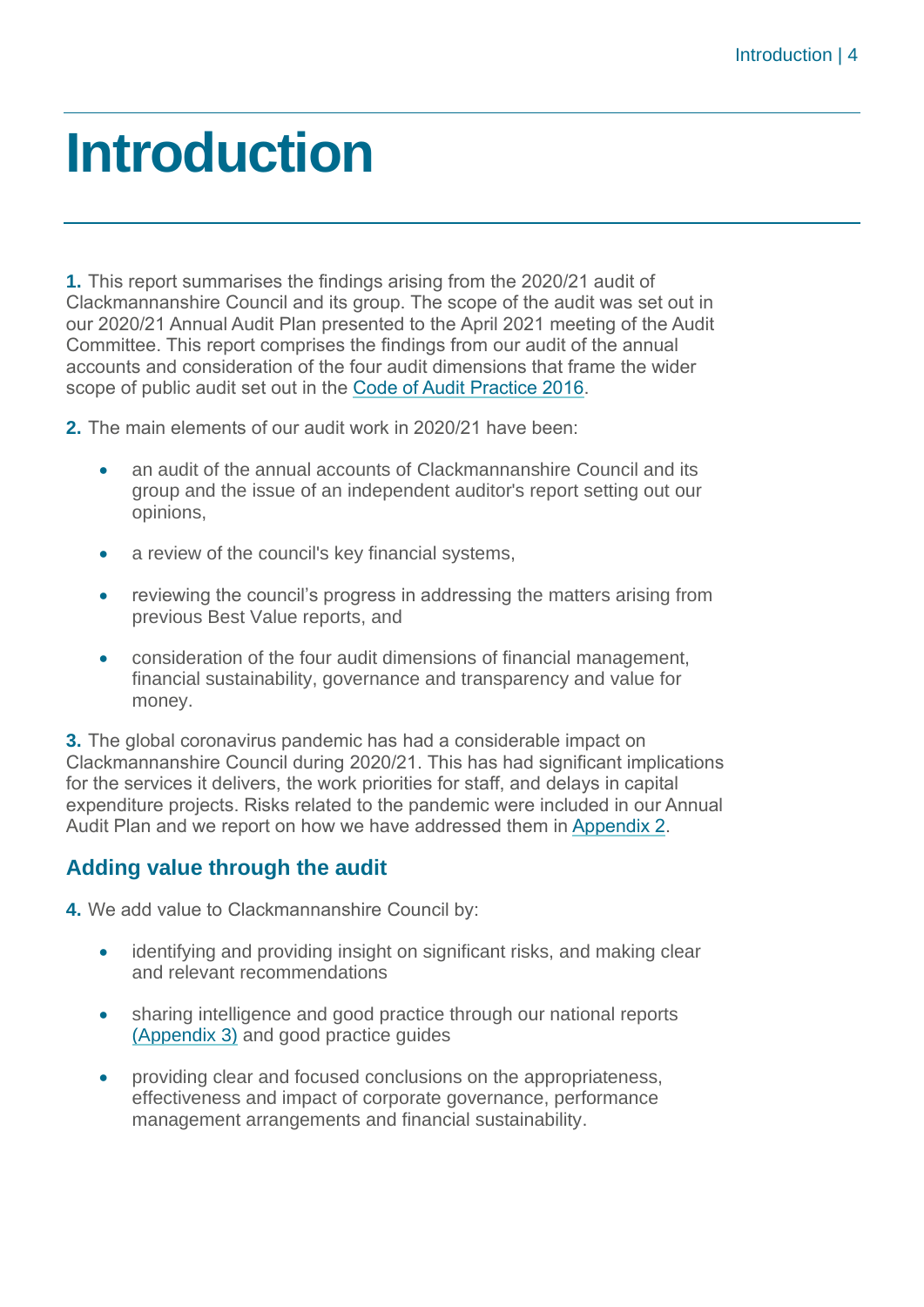#### **Responsibilities and reporting**

**5.** Clackmannanshire Council has primary responsibility for ensuring the proper financial stewardship of public funds. This includes preparing annual accounts that are in accordance with proper accounting practices. The council is also responsible for compliance with legislation, and putting arrangements in place for governance, propriety and regularity that enable it to successfully deliver its objectives.

**6.** Our responsibilities as independent auditor appointed by the Accounts Commission are established by the Local Government in Scotland Act 1973, the [Code of Audit Practice 2016](http://www.audit-scotland.gov.uk/report/code-of-audit-practice-2016) and supplementary guidance, and International Standards on Auditing in the UK.

**7.** As public sector auditors we give independent opinions on the annual accounts. Additionally, we conclude on:

- the effectiveness of the council's performance management arrangements,
- the suitability and effectiveness of corporate governance arrangements, and financial position
- the arrangements for securing financial sustainability and,
- Best Value arrangements.

**8.** Further details of the respective responsibilities of management and the auditor can be found in the [Code of Audit Practice 2016.](http://www.audit-scotland.gov.uk/report/code-of-audit-practice-2016)

**9.** Weaknesses or risks identified are only those which have come to our attention during our normal audit work and may not be all that exist. Communicating these does not absolve management from its responsibility to address the issues we raise and to maintain adequate systems of control.

**10.** Our annual audit report contains an agreed action plan at [Appendix 1](#page-28-0) setting out specific recommendations, responsible officers and dates for implementation. It also includes outstanding actions from last year and the progress that has been made in implementing them.

#### **Auditor Independence**

**11.** Auditors appointed by the Accounts Commission must comply with the Code of Audit Practice and relevant supporting guidance. When auditing the financial statements auditors must comply with professional standards issued by the Financial Reporting Council and those of the professional accountancy bodies.

**12.** We can confirm that we comply with the Financial Reporting Council's Ethical Standards and we have not undertaken any non-audit related services. We are not aware of any relationships that could compromise our objectivity and independence.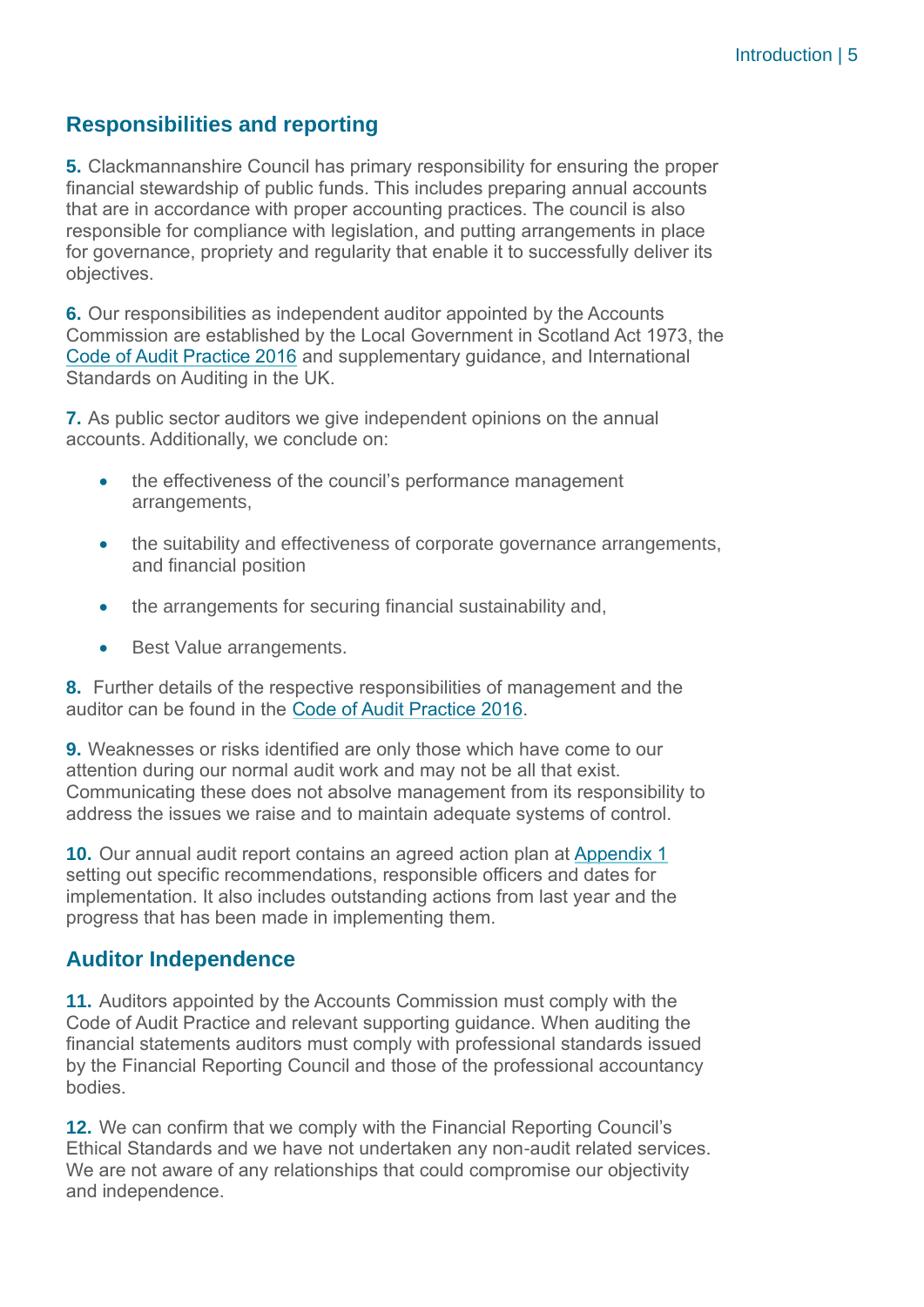**13.** We completed additional substantive testing in response to control weaknesses identified during our interim testing. Details of these additional audit procedures were set out in our Management Report presented to the Audit Committee in September 2021. We have charged an additional fee for this work of £7,000. This increased the 2020/21 audit fee to £214,720.

**14.** This report is addressed to both the council and the Controller of Audit and will be published on Audit Scotland's website [www.audit-scotland.gov.uk](http://www.audit-scotland.gov.uk/) in due course. We would like to thank the management and staff who have been involved in our work for their cooperation and assistance during the audit.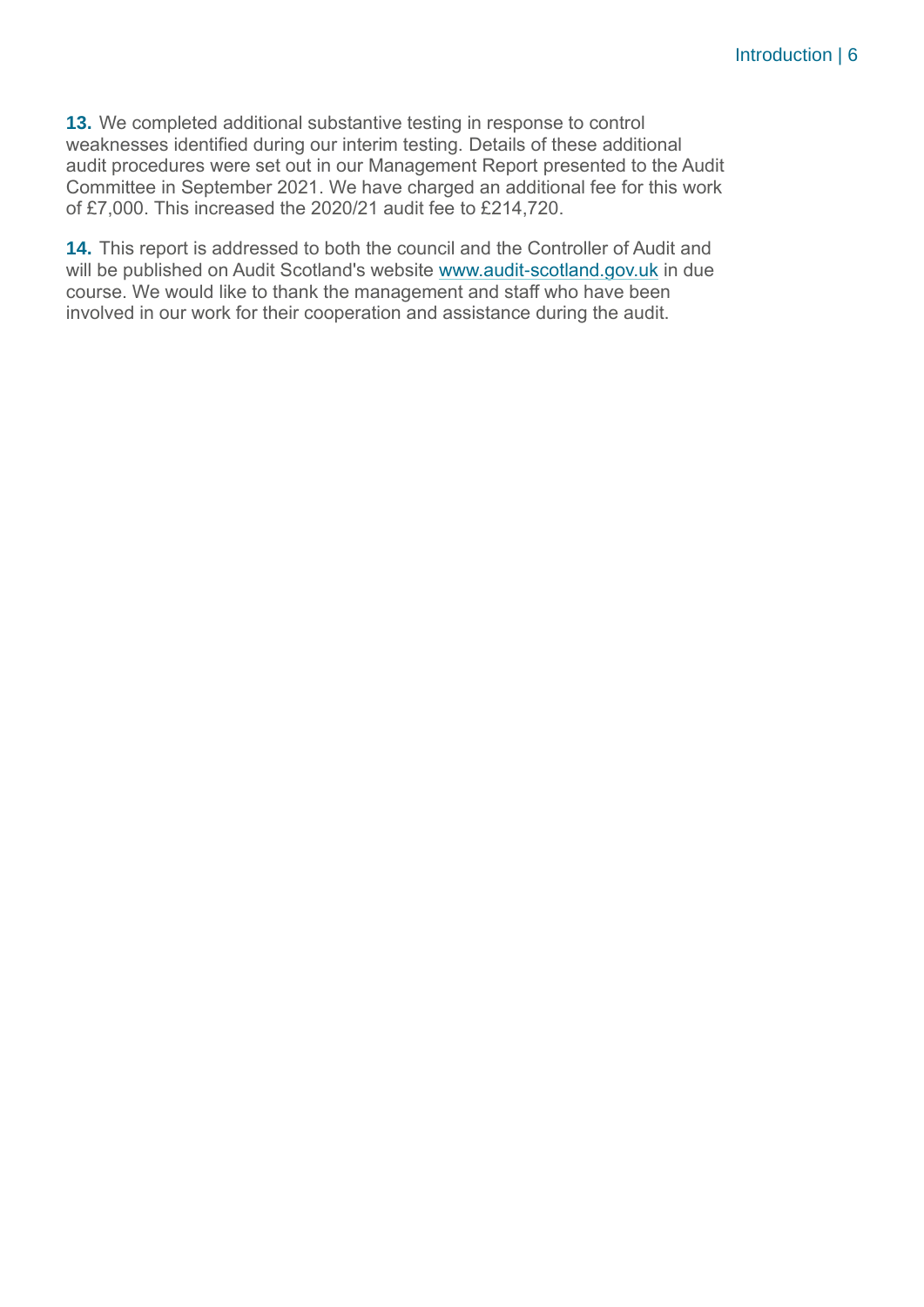## <span id="page-6-0"></span>**1. Audit of 2020/21 annual accounts**

The principal means of accounting for the stewardship of resources and performance

#### **Main judgements**

Our audit opinions on the annual accounts of the council and its group are unmodified.

The impact of Covid-19 created additional challenges for staff resulting in an extension to the agreed audit timetable for the 2020/21 financial statements.

#### **Our audit opinions on the annual accounts are unmodified**

**15.** The accounts for the council and its group for the year ended 31 March 2021 were approved by the Audit Committee on 3 February 2022. As reported in the independent auditor's report:

- the financial statements give a true and fair view and were properly prepared in accordance with the financial reporting framework
- the audited part of the remuneration report, management commentary and the annual governance statement were all consistent with the financial statements and properly prepared in accordance with the relevant regulations and guidance

#### **The Covid 19 pandemic impacted on the audit process and the annual accounts were signed off later than planned**

**16.** The unaudited annual accounts were received in line with our agreed audit timetable on 31 August 2021. The council has operated in challenging circumstances while supporting the response to the Covid-19 pandemic. The introduction of remote working, significant additional duties and regular reprioritisation of tasks impacted on capacity across the council.

**17.** To support the Covid-19 response some key finance staff had to be redeployed and this impacted on the time available to engage with the audit process. Particular pressures were noted during our work on staff costs and non-current assets with delays in providing the requested supporting audit information. This was compounded by vacancies which required a core member of the finance team to respond to audit across a number of areas. Further information is included in Exhibit 2.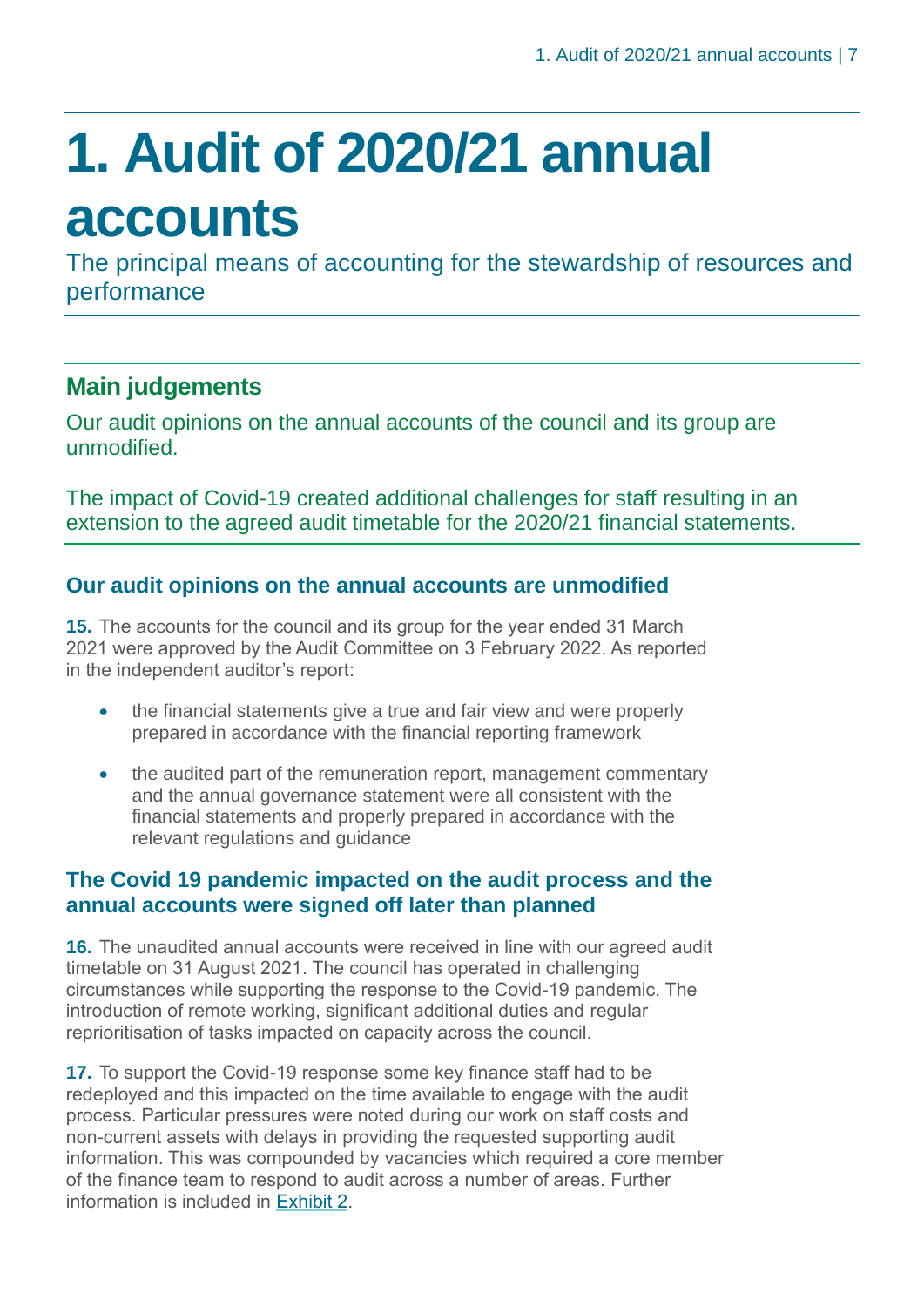#### **There were no objections raised to the annual accounts**

**18.** The Local Authority Accounts (Scotland) Regulations 2014 require local government bodies to publish a public notice on its website that includes details of the period for inspecting and objecting to the annual accounts. This must remain on the website throughout the inspection period. The council complied with the regulations and there were no objections from the public to the 2020/21 annual accounts.

#### **Overall materiality was revised on receipt of the unaudited annual accounts to £2.3 million**

**19.** We apply the concept of materiality in both planning and performing the audit and in evaluating the effect of identified misstatement on the audit and of uncorrected misstatements, if any, on the financial statements and in forming the opinion in the auditor's report. We identify a benchmark on which to base overall materiality, such as gross expenditure, and apply what we judge to be the most appropriate percentage level for calculating materiality values.

**20.** The determination of materiality is based on professional judgement and is informed by our understanding of the entity and what users are likely to be most concerned about in the annual accounts. In assessing performance materiality, we have considered factors such as our findings from previous audits, any changes in business processes and the entity's control environment including fraud risks.

**21.** Our initial assessment of materiality for the annual accounts was carried out during the planning phase of the audit. On receipt of the unaudited annual accounts we reviewed our planning materiality calculations. The revised materiality levels summarised in [Exhibit 1](#page-7-0) were not significantly different from planning materiality levels, however our audit approach was revised to ensure sufficient assurance was obtained following the control weaknesses identified.

#### <span id="page-7-0"></span>**Exhibit 1 Materiality values**

| <b>Materiality level</b>   | <b>Planning</b> | <b>Revised</b> |
|----------------------------|-----------------|----------------|
| <b>Overall materiality</b> | £2.6 million    | £2.3 million   |
| Performance materiality    | £1.3 million    | £1.2 million   |
| <b>Reporting threshold</b> | £50,000         | £50,000        |

Source: Audit Scotland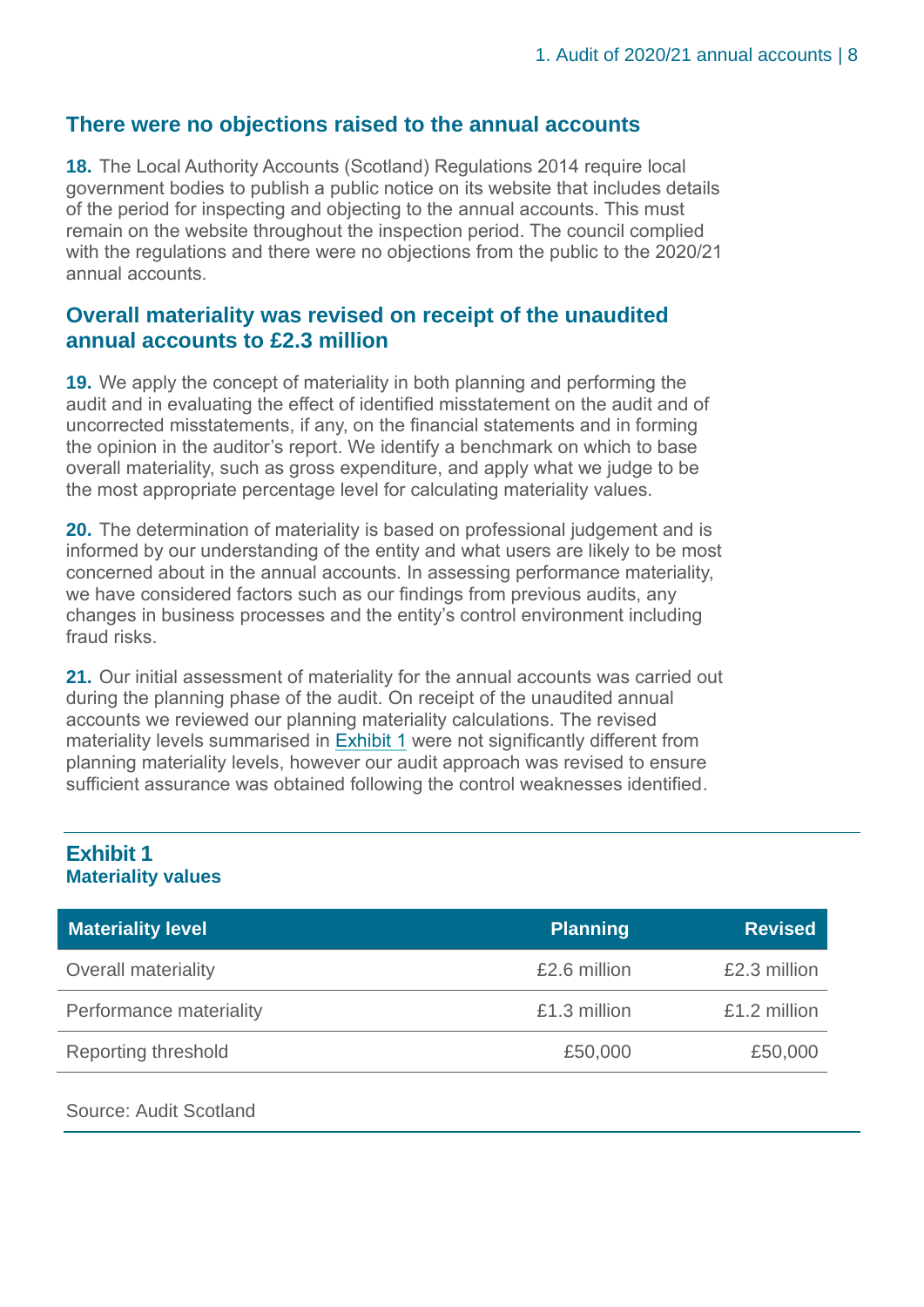#### **Appendix 2 identifies the main risks of material misstatement and our audit work performed to address these**

**22.** Appendix 2 provides our assessment of the risks of material misstatement in the annual accounts and any wider audit dimension risks. These risks influence our overall audit strategy, the allocation of staff resources to the audit and indicate how the efforts of the team were directed. The appendix identifies the work we undertook to address these risks and our conclusions from this work.

#### **We have significant findings to report on the annual accounts**

**23.** International Standard on Auditing (UK) 260 requires us to communicate significant findings from the audit to those charged with governance, including our view about the qualitative aspects of the body's accounting practices. We have reported a number of issues from the work done on the identified risks of material misstatement. The significant findings are summarised in [Exhibit 2.](#page-8-0)

#### <span id="page-8-0"></span>**Exhibit 2**

#### **Significant findings from the audit of the financial statements**

| <b>Issue</b>                                                                                                                                                                                                                                                                                                                                    | <b>Resolution</b>                                                  |
|-------------------------------------------------------------------------------------------------------------------------------------------------------------------------------------------------------------------------------------------------------------------------------------------------------------------------------------------------|--------------------------------------------------------------------|
| 1. Discretionary Housing Payment funding<br>adjustment                                                                                                                                                                                                                                                                                          | This has been adjusted in the audited<br>financial statements.     |
| The council received late notification from the<br>Scottish Government of the final Discretionary<br>Housing Payment resulting in an additional<br>funding accrual of £0.2 million.                                                                                                                                                             |                                                                    |
| This will result in a reduction in the deficit on the<br>provision of services contained within the<br>Comprehensive Income and Expenditure<br>Statement (CIES) with an equal increase in the<br>current assets in the Balance Sheet.                                                                                                           |                                                                    |
| 2. Gross income and expenditure<br>adjustments in the CIES                                                                                                                                                                                                                                                                                      | The CIES has been adjusted in the<br>audited financial statements. |
| In preparing the Local Financial Return officers<br>identified the inaccurate classification of income<br>and expenditure transactions within the CIES.<br>These changes have no impact on the Net Deficit<br>on the Provision of Services however the<br>increase gross expenditure by £0.9 million with<br>an equal movement in gross income. |                                                                    |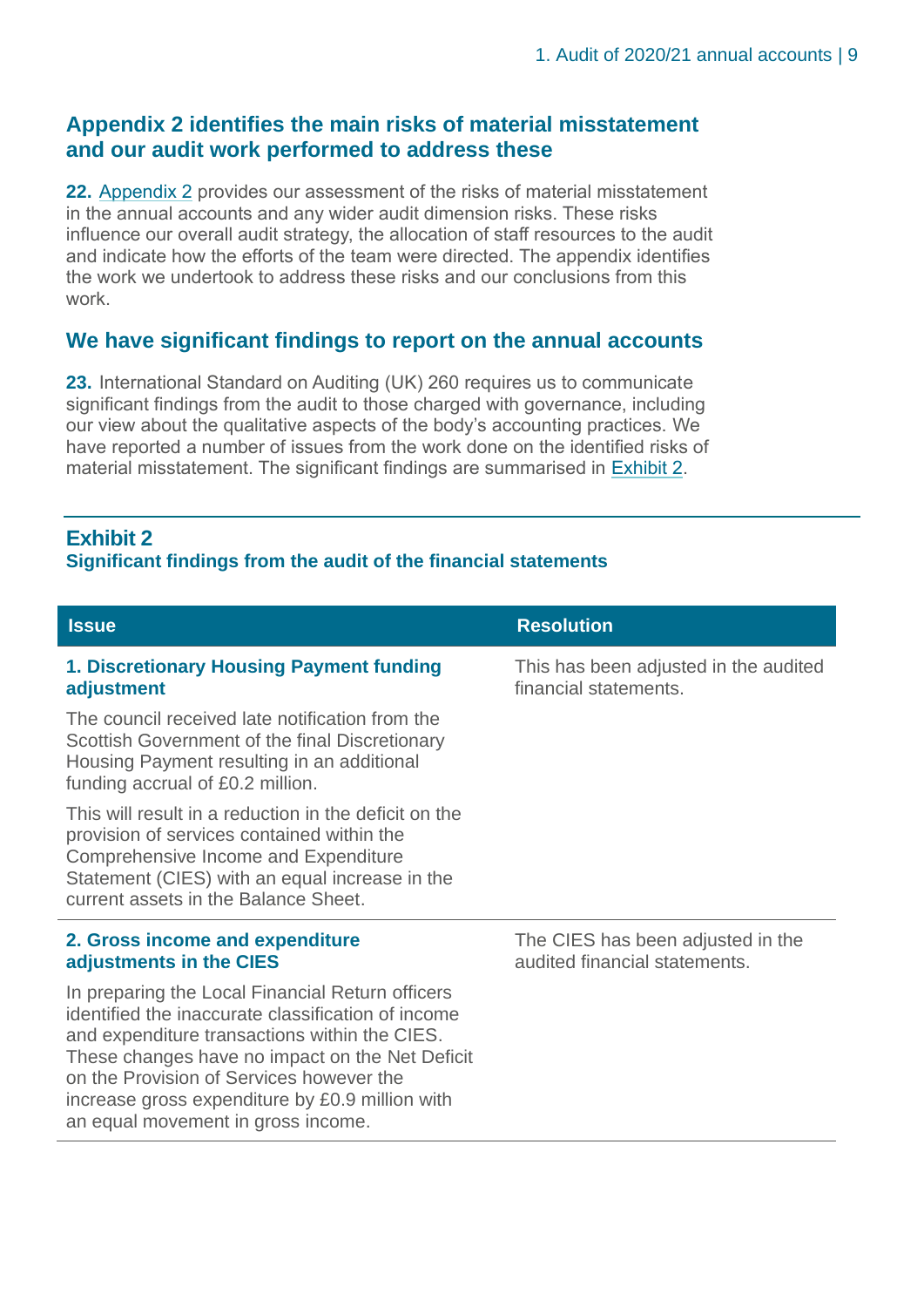| <b>Issue</b>                                                                                                                                                                                                                                                               | <b>Resolution</b>                                                                                                                                                                                                            |  |  |
|----------------------------------------------------------------------------------------------------------------------------------------------------------------------------------------------------------------------------------------------------------------------------|------------------------------------------------------------------------------------------------------------------------------------------------------------------------------------------------------------------------------|--|--|
| 3. Assets held for sale                                                                                                                                                                                                                                                    | The balance sheet has been adjusted<br>in the audited financial statements.                                                                                                                                                  |  |  |
| The Capital Operation Group meets regularly<br>and receives notification of any assets sold or<br>proposed for sale / change of use. In addition the<br>Valuer and senior officers regularly review the<br>assets list to identify possible surplus assets.                | The process for identifying assets<br>held for sale should be strengthened<br>to ensure they can be accurately<br>captured in the financial statements.                                                                      |  |  |
| Audit inquiry indicates that assets with a value of<br>£0.1 million have been sold since the year end<br>and were being marketed for sale prior to the<br>31 March 2021.                                                                                                   | <b>Recommendation 1</b>                                                                                                                                                                                                      |  |  |
| 4. Accounting for developer income                                                                                                                                                                                                                                         | This has been adjusted in the audited<br>financial statements.                                                                                                                                                               |  |  |
| Audit testing identified a £0.1 million balance<br>within short term creditors for income from<br>developers arising from an agreement under<br>Section 75 of the Town and Country Planning<br>(Scotland) Act 1997.<br>As there is no requirement for this to be repaid it | A further £1 million short term<br>creditors balance remains within the<br>Balance Sheet for items that appear<br>to be similar in nature and should be<br>reviewed to ensure they are correctly<br>accounted for in future. |  |  |
| should not be included within the creditors<br>balance and should be recognised as income in<br>the CIES.                                                                                                                                                                  | <b>Recommendation 2</b>                                                                                                                                                                                                      |  |  |
| <b>5. Common Good accounting</b>                                                                                                                                                                                                                                           | The disclosure of 'Adjustment                                                                                                                                                                                                |  |  |
| Statutory adjustments are made in local<br>government accounting to ensure that the<br>accounting treatment for non-current assets does                                                                                                                                    | between accounting basis and<br>funding' has now been removed from<br>the financial statements.                                                                                                                              |  |  |
| not impact the General Fund. These statutory<br>adjustments are not permitted for Common Good<br>funds.                                                                                                                                                                    | The Capital Adjustment Account has<br>been replaced with a 'Funds Tied up<br>in Fixed Assets' reserve.                                                                                                                       |  |  |
| Statutory adjustments had been made in the<br>Clackmannanshire Common Good Fund<br>accounts for a number of years.                                                                                                                                                         |                                                                                                                                                                                                                              |  |  |
| <b>6. Group accounting</b>                                                                                                                                                                                                                                                 | The council received updated                                                                                                                                                                                                 |  |  |
| The consolidated financial information in the                                                                                                                                                                                                                              | management information for                                                                                                                                                                                                   |  |  |

unaudited accounts for Coalsnaughton NHT 2012 LLP was based on the prior year financial statements. Accounting standards require the information to be within 3 months of the year end of the group financial statements.

Audit testing also identified that £0.2 million common good income was an intra-group transaction with the council that had not been eliminated on consolidation.

Coalsnaughton NHT 2012 LLP and made the necessary adjustments in the group financial statements.

The common good income and council expenditure of £0.2 million have now been adjusted in the group financial statements.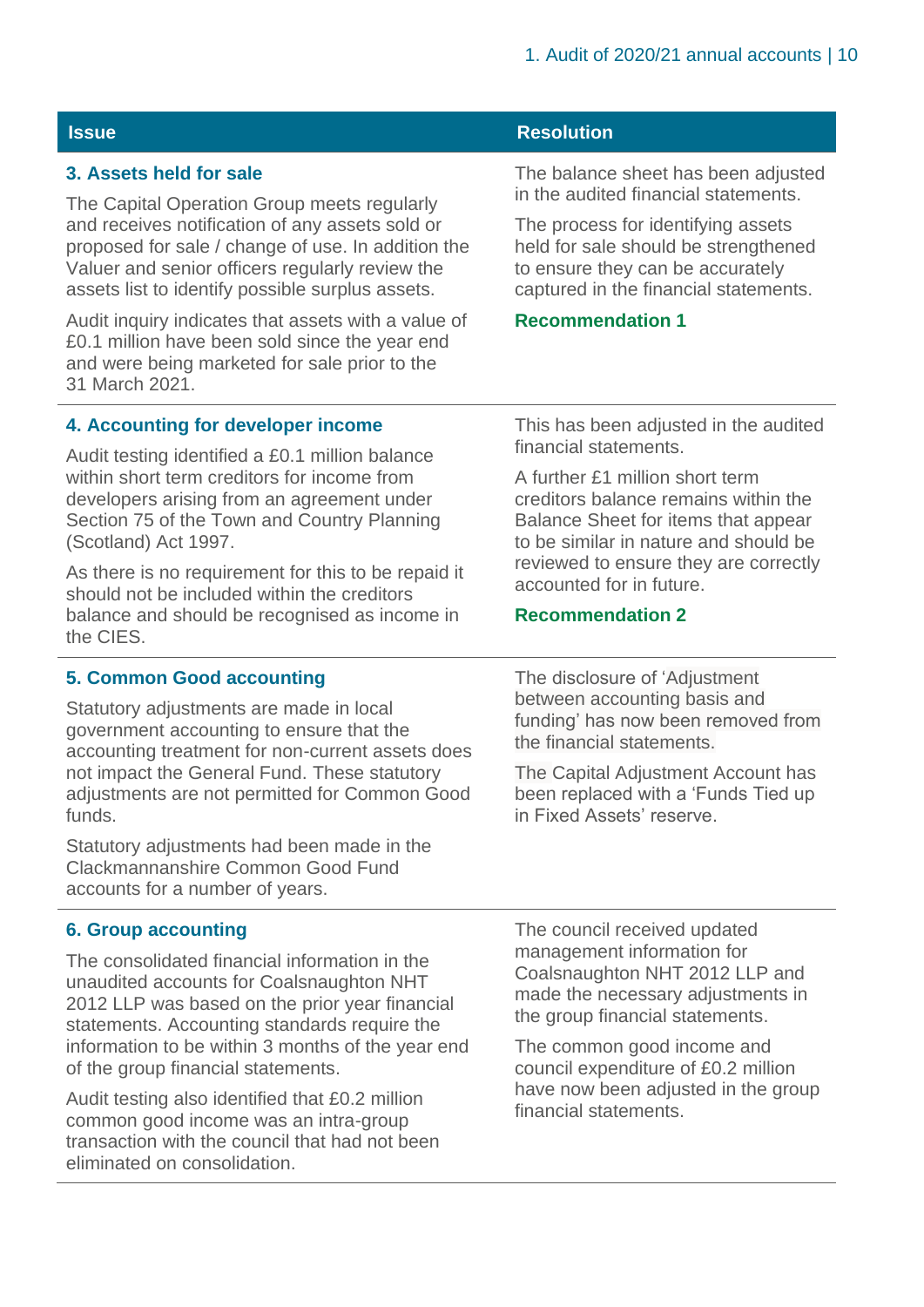| <b>Issue</b>                                                                                                                                                                                                                       | <b>Resolution</b>                                                                                                                                                                              |  |
|------------------------------------------------------------------------------------------------------------------------------------------------------------------------------------------------------------------------------------|------------------------------------------------------------------------------------------------------------------------------------------------------------------------------------------------|--|
| 7. Reserve disclosure note<br>The reserves disclosures (Note 8) in the<br>unaudited accounts did not show the amounts<br>earmarked within the reserves and the transfers<br>during the year as required by the accounting<br>code. | The disclosure note has been<br>amended.                                                                                                                                                       |  |
| 8. Finance team capacity<br>There were delays in receiving audit information<br>due to workload pressures on this small team. In                                                                                                   | The necessary audit information was<br>provided to support the conclusion of<br>the audit.                                                                                                     |  |
| particular we note reliance on one officer to cover<br>additional significant areas, such as non-current<br>assets, due to the vacancy in the key capital<br>accountant role.                                                      | We will work with the council to clarify<br>our requirements to support the<br>delivery of a full package of working<br>papers alongside the unaudited<br>accounts.<br><b>Recommendation 3</b> |  |
| We recognise that the job market is challenging<br>and that the council is continuing to work to<br>recruit to key finance posts.                                                                                                  |                                                                                                                                                                                                |  |

#### Source: Audit Scotland

#### **Identified misstatements were above performance materiality but our audit approach did not need to be revised**

**24.** The cumulative total of misstatements identified was £1.6 million. These mainly consist of the adjustments highlighted in Exhibit 2 for the late notification of Discretionary Housing Payment funding and adjustments to correct inaccurate classifications of income and expenditure. The net impact of these adjustments is a decrease in the deficit on the provision of services within the CIES of £0.3 million and an increase in net assets and total reserves in the Balance Sheet by £0.3 million.

**25.** In addition to the adjustments detailed in Exhibit 2 a further two minor issues were identified for personal protective equipment (£0.06 million) and an incorrect re-classification of funding (£0.09 million). These had no net impact on the financial statements.

**26.** It is our responsibility to request that all misstatements, other than those below the reporting threshold are corrected, although the final decision on making the correction lies with those charged with governance considering advice from senior officers and materiality.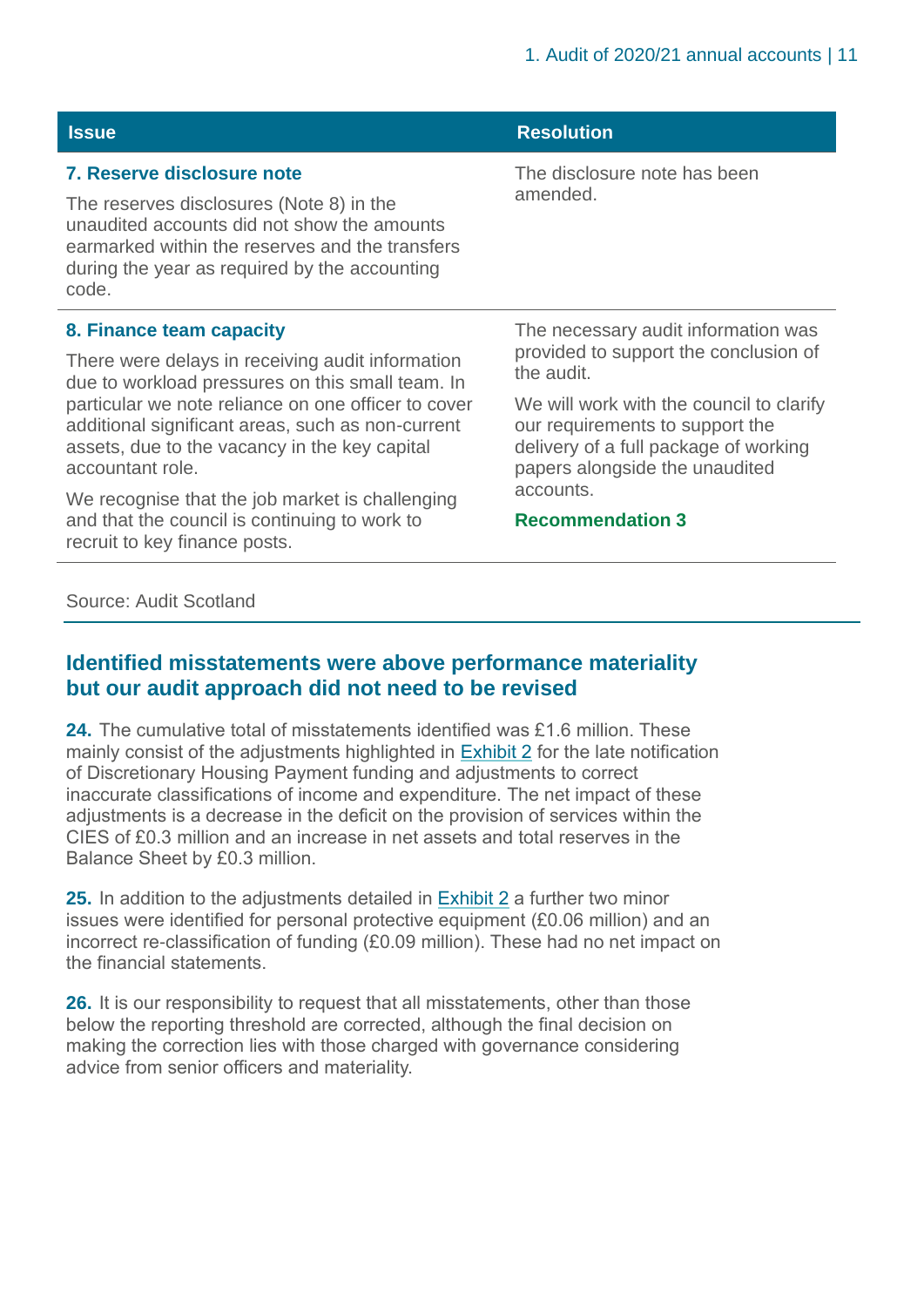#### **The Management Commentary has been changed to ensure compliance with key requirements**

**27.** The Management Commentary that accompanies the annual accounts should provide information on a body, its main objectives and the principal risks faced. It should provide a fair, balanced and understandable analysis of a body's performance as well as helping stakeholders understand the financial statements.

**28.** The reduced reporting requirements for 2019/20 annual accounts did not apply to the 2020/21 annual accounts and full performance reporting was required in the Management Commentary. The disclosures have been amended to ensure full compliance with requirements. Further improvement areas have been identified, including a clear reconciliation between the budget and the financial statements, and we will continue to work with management to improve the overall clarity of the Management Commentary.

#### **Progress has been made on prior year recommendations**

**29.** The council has made some progress in implementing our prior year audit recommendations. Workload pressures and capacity issues have delayed progress of several agreed improvement actions as detailed in [Appendix 1.](#page-28-0)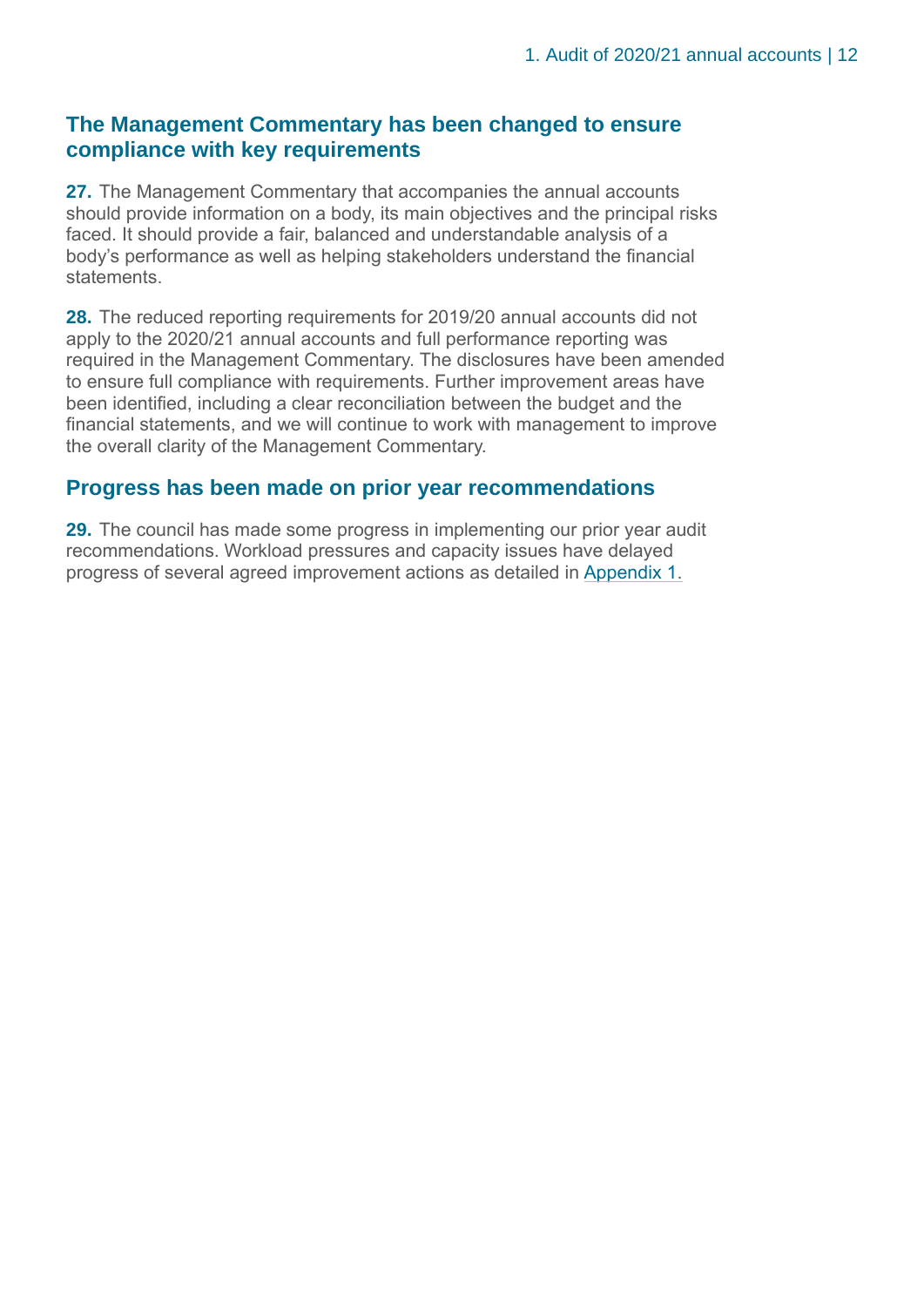## <span id="page-12-0"></span>**2. Financial management**

Financial management is about financial capacity, sound budgetary processes and whether the control environment and internal controls are operating effectively.

#### **Main judgements**

The Covid-19 pandemic had a significant impact on the 2020/21 budget, however processes were appropriate and the council achieved 91 per cent of planned efficiency savings.

Underspending against the capital budget continued in 2020/21. As part of the 2021/22 budget setting process the council approved a 20-year capital programme and is now developing a capital strategy.

Covid-19 has had a significant impact on staff capacity and the control environment. The council recognise this issue and are working to address it.

We concluded that the council had appropriate arrangements in place for the distribution of Covid-19 support grants on behalf of the Scottish Government with a value of £12.8 million.

Action is needed to strengthen awareness of the council's anti-fraud arrangements and ensure all staff know their responsibilities.

#### **The Covid-19 pandemic had a significant impact on the 2020/21 budget, resulting in revisions during the year**

**30.** The impact on public finances of the Covid-19 pandemic has been unprecedented, which has necessitated both the Scottish and UK governments providing substantial additional funding for public services as well as support for individuals, businesses and the economy. It is likely that further financial measures will be needed and that the effects will be felt well into the future.

**31.** Clackmannanshire Council approved its 2020/21 general revenue budget in February 2020. The budget was set at £128.3 million and included the application of unapplied capital receipts of £1.2 million and a contribution from earmarked reserves of £0.7 million. The budget also required the achievement of £1.1 million of efficiency savings in addition to the £2.3 million previously approved during the budget process. The 2020/21 budget was revised during the year due to the impact of the Covid-19 pandemic with a final budget of £141.5 million and a total general fund underspend of £9.7 million.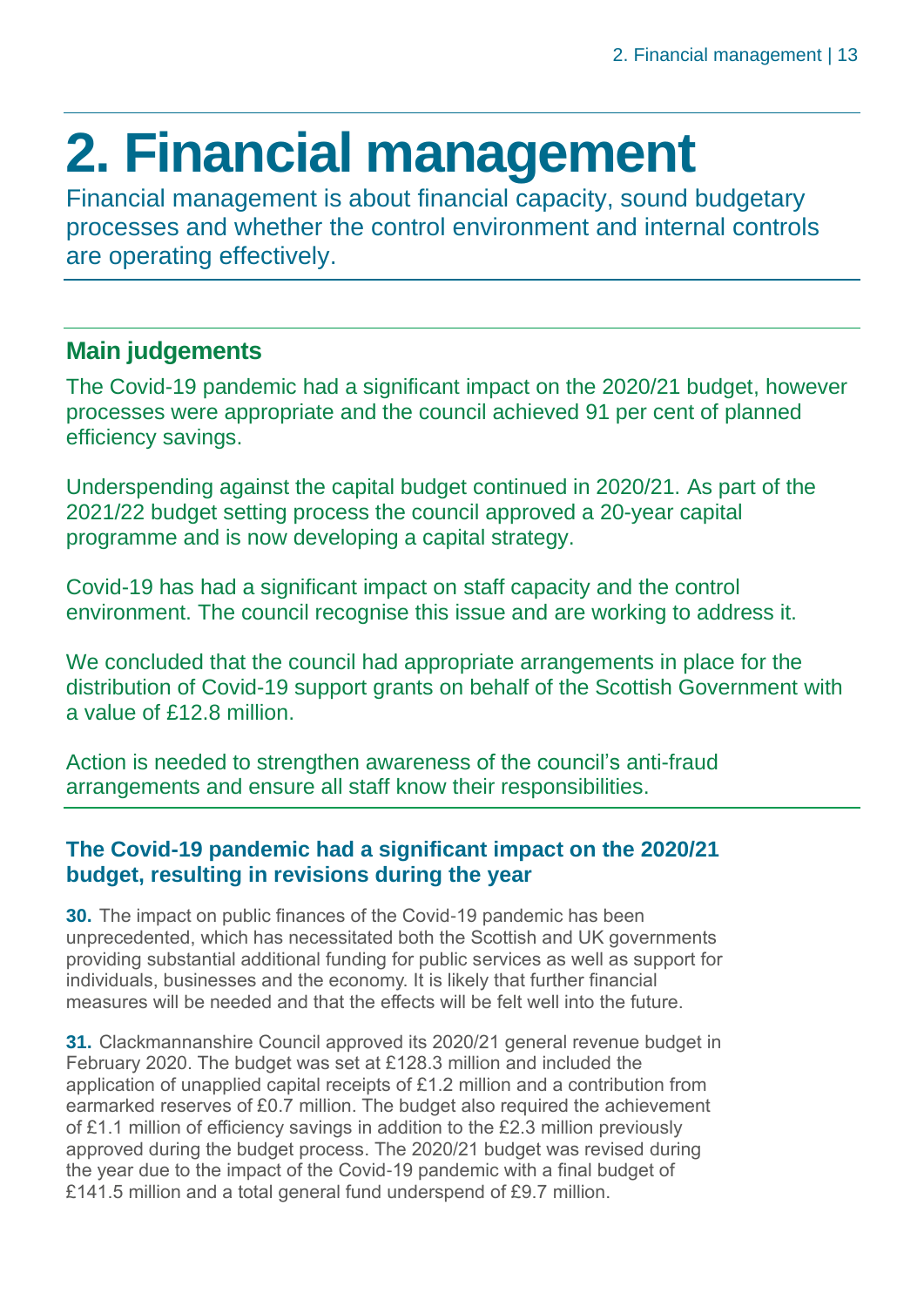**32.** Lockdown restrictions impacted on the level of income the council was able to generate. In 2020/21 this resulted in an income reduction of £2.1 million. However, the council received an additional £9.9 million funding to support the response to the Covid-19 pandemic, with £3.9 million discretionary enabling the council to allocate the funding based on need. The remaining £6 million was allocated for specific funding priorities.

**33.** The more significant under and overspends are summarised in [Exhibit 3.](#page-13-0) A significant proportion of the underspend was attributable to unspent Covid-19 funding received later in the year from the Scottish Government which has been ring-fenced and carried forward to 2021/22.

#### <span id="page-13-0"></span>**Exhibit 3 Summary of significant under/overspends against budget**

| £ million | <b>Reason for variance</b>                                                                                                                                                                                          |
|-----------|---------------------------------------------------------------------------------------------------------------------------------------------------------------------------------------------------------------------|
|           |                                                                                                                                                                                                                     |
| £4.8      | Covid-19 funding carried forward for<br>use in 2021/22.                                                                                                                                                             |
| £3.2      | Underspends due to additional Covid-<br>19 funding and staffing turnover. This<br>includes £1.3 million in primary non<br>devolved and £0.5 million in early<br>years.                                              |
| £2.7      | Underspends due to reduced costs<br>and additional Covid-19 funding. Main<br>areas include catering (£0.7 million),<br>building operations (£0.4 million) and<br>waste management (£0.3 million).                   |
|           |                                                                                                                                                                                                                     |
| £2.1      | Overspend in other residential<br>placements (£1.2 million) and<br>corporate parenting (£0.8 million).<br>Action is underway to fully understand<br>the key overspend areas recognising<br>their demand-led nature. |
|           |                                                                                                                                                                                                                     |

Source: Clackmannanshire Council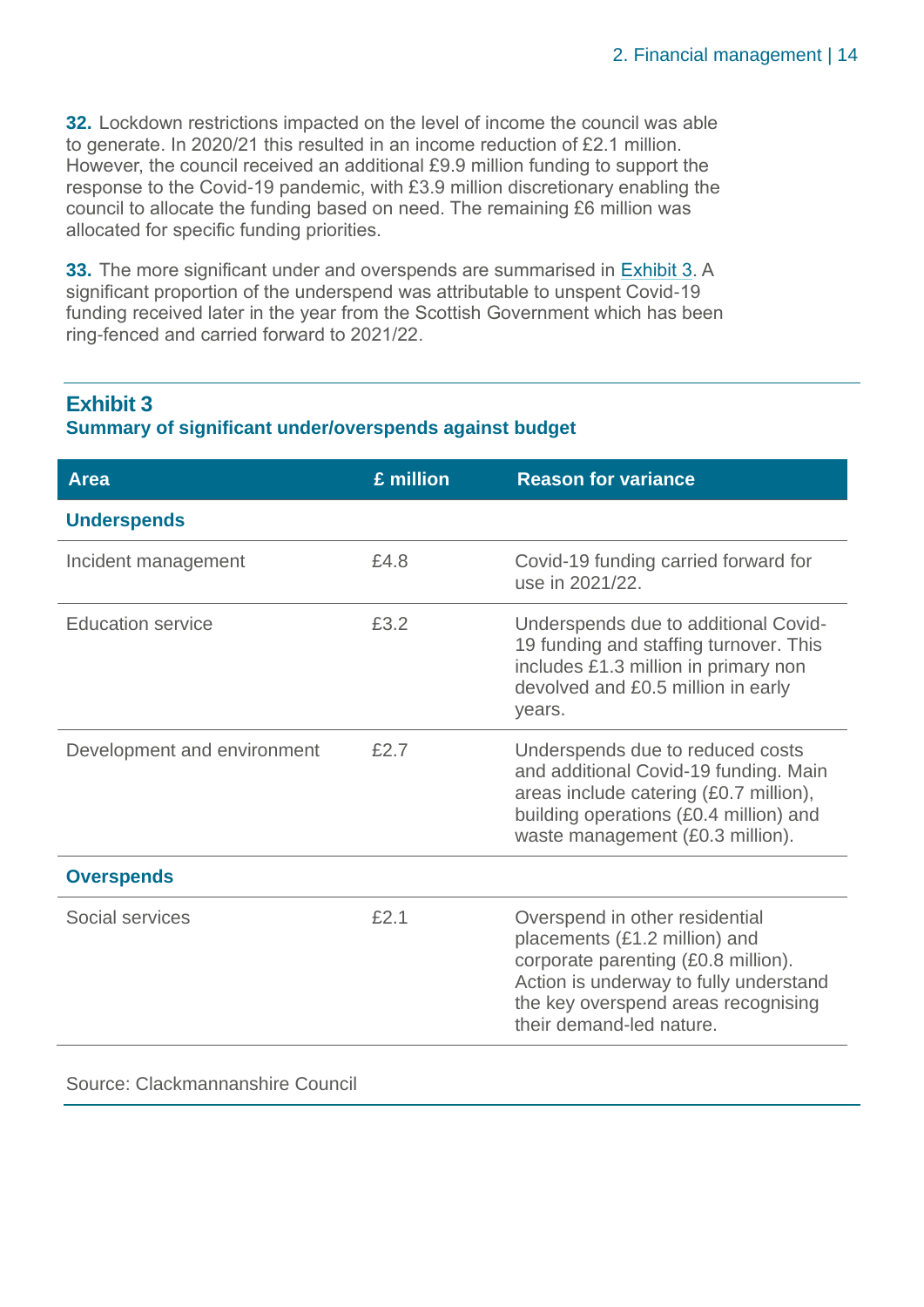**34.** Clackmannanshire Council also paid out £12.8 million of Covid-19 support grants on an agency basis on behalf of the Scottish Government. This does not impact on the financial statements of the council and is instead disclosed in the management commentary. We considered the arrangements in place for the Covid-19 grants, including the work completed by internal audit, and concluded that the council had appropriate arrangements in place.

#### **Budget processes were appropriate and the council achieved 91 per cent of planned efficiency savings**

**35.** We observed that senior management and members receive regular and accurate financial information on the council's performance against budgets. We concluded that the council has appropriate budget setting and monitoring arrangements.

**36.** In prior years we have reported that the council did not prepare a year end outturn report for councillors setting out details of the overall financial performance of the council. This report provides an important opportunity to scrutinise the financial performance of individual services and investigate the reasons for significant revenue and capital over and underspends. We are pleased to report that the council presented a 2020/21 year-end outturn report to the Audit Committee in September 2021.

**37.** The 2020/21 budget included planned savings and contributions from reserves to address the identified funding gap. We note that the council achieved savings of £3 million which is 91 per cent of the target for the year. The achievement of savings has been significantly impacted by the Covid-19 pandemic with the majority of the unachieved savings balance being identified as due to the pandemic.

#### **There has been a significant increase in the level of usable reserves held by Clackmannanshire Council**

**38.** One of the key measures of the financial health and sustainability of a body is the level of usable reserves held. For Clackmannanshire Council usable reserves have increased by £10.4 million during 2020/21 to a balance of £32.8 million at the year end.

**39.** The council's general fund, which provides a contingency to meet unexpected expenditure and manage the impact of uneven cash flows, makes up the majority of this balance with £19.7 million held as at 31 March 2021. The housing revenue account reserve has also increased by £3.1 million with a closing balance of £7.6 million.

**40.** It is worth noting that within this increase in usable reserves there is an increase in the amount that is already earmarked for future purposes. Clackmannanshire Council is reporting an increase in the level of earmarked usable reserves from £5.6 million in 2019/20 to £13.4 million in 2020/21 with £5.2 million directly due to Covid-19 funding.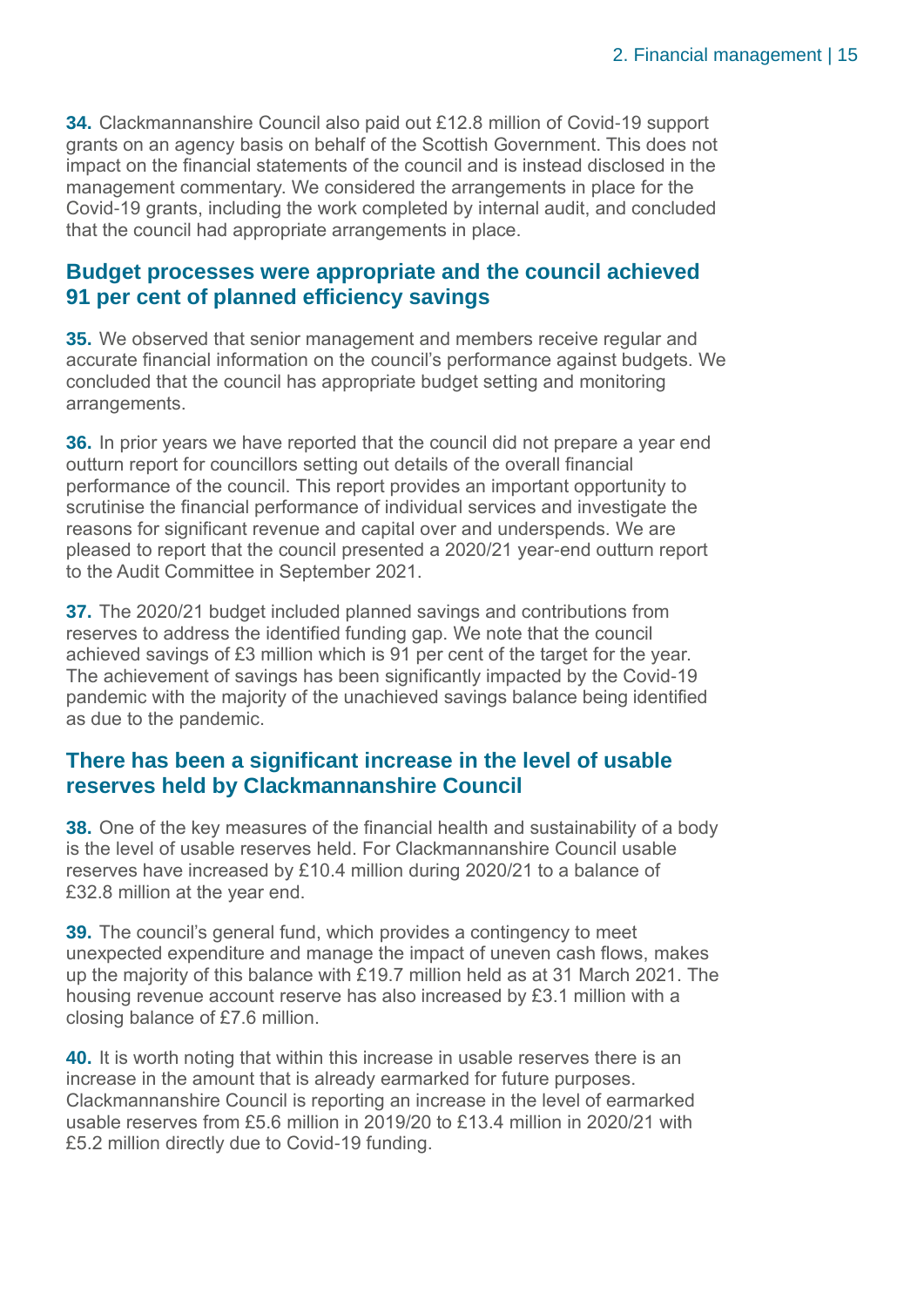#### **The housing revenue account operated within budget**

**41.** The council is required by legislation to maintain a separate housing revenue account and to ensure that rents are set a level which will at least cover the costs of its social housing provision.

**42.** The council made a surplus of £7.1 million in 2020/21 which was higher than the budgeted surplus of £5.2 million. This increase was mainly due to lower-than-expected staff costs and reduced expenditure on repairs as the Covid-19 restrictions impacted on the council's ability to complete this work.

#### **Underspending against the capital budget continued in 2020/21 largely due to the Covid-19 pandemic**

**43.** Total capital expenditure in 2020/21 was £17.6 million of which £13.6 million related to general services and £4 million to the housing revenue account. This represents an overall underspend of £14.1 million.

**44.** The capital programme for 2020/21 has been adversely impacted by the Covid-19 pandemic. Many projects faced delays at the start of the financial year due to restrictions and reprioritisation of council resources. The underspend was mainly due to delays in Community Investment Strategy projects, including Village and Small-Town Alva project, Tullibody South Campus and Clackmannanshire Regeneration. The housing revenue account underspend was due to lockdown restrictions limiting access to homes and contractors being unable to progress work due to furloughing staff.

**45.** We have previously highlighted recurring capital underspends and recommended that the council presses on with work to improve the management of its capital programme. The council has been planning for several years to produce a capital strategy setting out its priorities for the next five to ten years and to better align capital planning and spending. As part of the 2021/22 general fund budget, the council produced a 20-year capital investment programme that sets the foundation for the capital strategy, which is due to be submitted to council during 2021/22.

#### **Covid-19 has had a significant impact on the council's control environment**

**46.** There is increasing demand on the council's resources. The response to the Covid-19 pandemic has brought significant, additional pressures to the council and its staff. The finance team has had vacancies in key roles during 2020/21 and are experiencing issues recruiting to these roles on a permanent basis due to the external market conditions.

**47.** The risk profile of public bodies during 2020/21 has been affected by the Covid-19 pandemic. The risk of fraud and error has increased as control environments and internal controls have had to change to allow for services to operate effectively and respond to issues in a timely manner.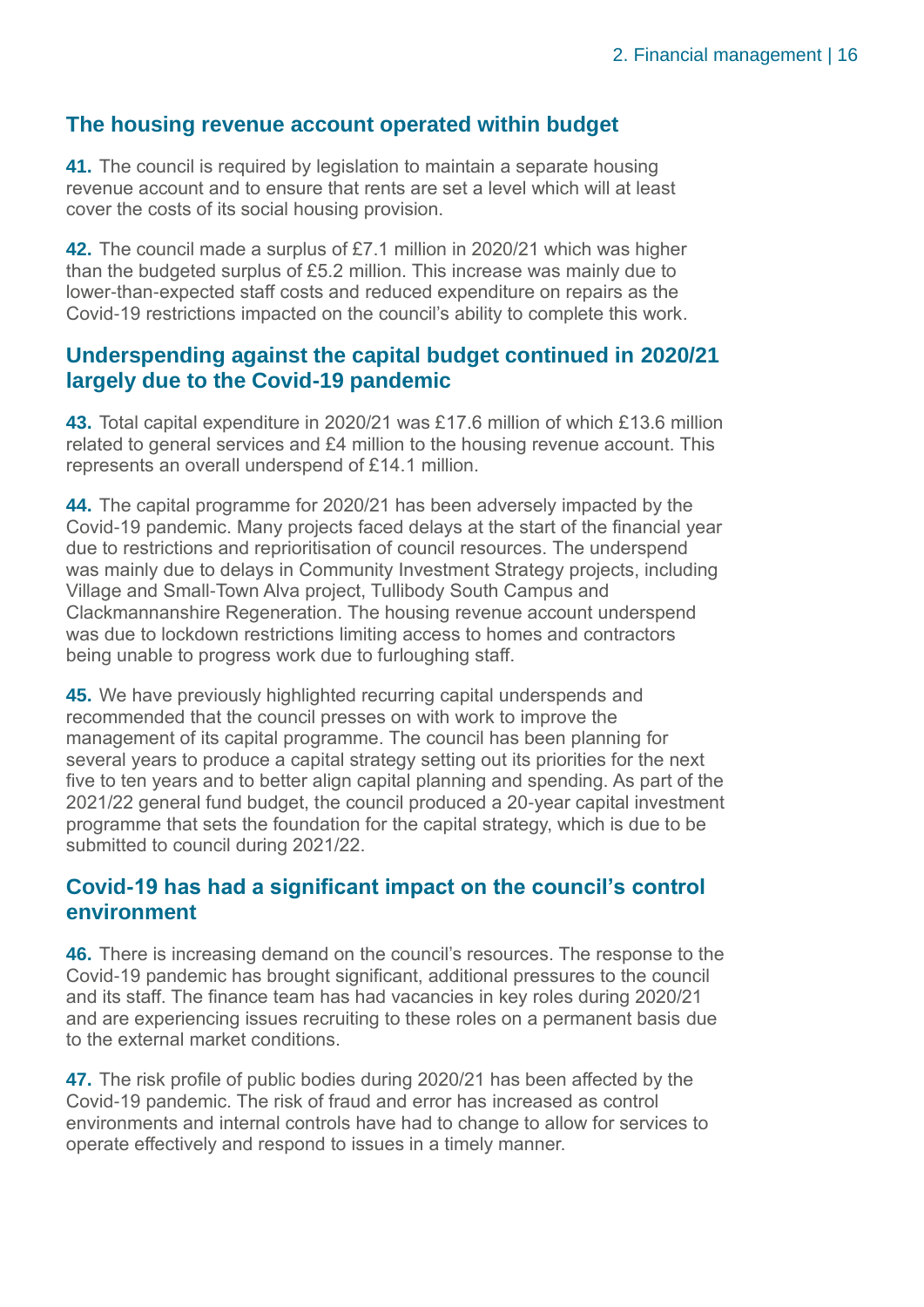**48.** Our management letter presented to the Audit Committee in September 2021 concluded that the introduction of remote working, additional duties and reprioritisation of tasks had a significant impact on capacity to undertake routine tasks on a regular basis. This impacted on the control environment with a number of control weaknesses identified that required us to revise our audit approach and increase our substantive testing to enable us to obtain the required audit assurances.

**49.** We received the year end bank reconciliation during our audit of the financial statements and noted that many of the items highlighted as unmatched at 31 March 2021 remained outstanding when we were completing our audit work in December 2021. Finance staff have commenced further investigations to understand and address these items.

#### **Recommendation 4**

The council must reintroduce key controls to ensure the overall control environment is robust and appropriate.

#### **The Your Reputation @ Risk Survey indicates that the arrangements for preventing fraud and corruption need to be strengthened**

**50.** Clackmannanshire Council is responsible for establishing arrangements for the prevention and detection of fraud, error and irregularities, bribery and corruption. Furthermore, it is responsible for ensuring that its affairs are managed in accordance with proper standards of conduct by putting effective arrangements in place.

**51.** YR@R is a web-based survey that helps bodies assess the business conduct and behaviours of staff. It provides a snapshot of whether staff have a good awareness of the key governance policies, including codes of conduct and anti-fraud and whistleblowing, and are aware of their responsibilities and the correct course of action to take in response to specific scenarios.

**52.** During October and November 2021, over 4 weeks, staff within the council (approximately 2,080 individuals) were invited to participate in the web-based survey. A total of 51 staff completed the survey – a response rate of only 2.5 per cent. The council has full details of the survey results to enable further analysis of the data, but the limited engagement suggests this is an area that the council should focus on moving forward.

**53.** The responses identified a generally high awareness of key policies, however many of the respondents indicated that they did not understand the key policies or had not even read them.

**54.** The survey asks the respondents to select the factors which would stop them reporting a concern at work. The majority of respondents identified at least one reason why they would not report a concern at work with only 9.8 per cent stating that nothing would stop them. 52.9 per cent of respondents stated they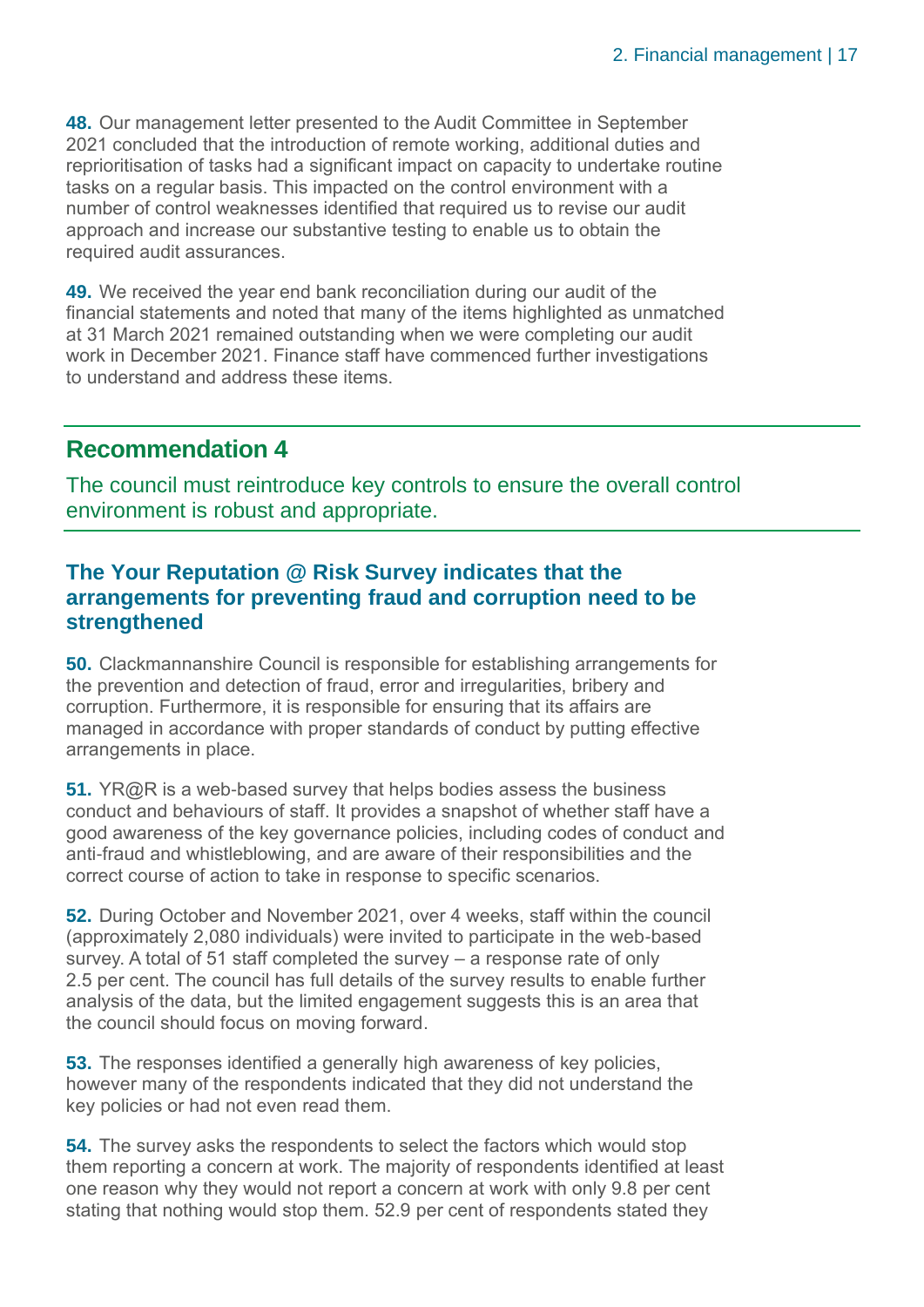would not report a concern at work due to the belief it would not be acted on appropriately and 45.1 per cent believe managers are already aware but have been turning a blind eye.

**55.** While 84.3 per cent of respondents were aware of the council's fraud policy, only 49 per cent were aware of the procedure to report fraud, bribery, corruption, suspicious activity and unacceptable business practices. Also 37.3 per cent of respondents had never received training on whistleblowing and counter-fraud and corruption. The availability of training is a key aspect of the prevention and detection of fraud and the understanding of key policies. The council should ensure this is provided to all staff with a system of regularly refreshing and updating the material.

**56.** In addition to this, only 33.3 per cent of respondents felt that there was a strong counter-fraud culture which is driven by management with 49 per cent stating they don't know and 17.6 per cent disagreeing. It is important that anticorruption messages come from management as this is where many people will look for guidance on their actions and behaviour.

#### **Recommendation 5**

Clackmannanshire Council should focus on improving the communication of key corporate policies and implement training for staff on whistleblowing and preventing and detecting fraud and corruption.

#### **National Fraud Initiative activity needs to increase**

**57.** The National Fraud Initiative (NFI) is a counter-fraud exercise across the UK public sector which aims to prevent and detect fraud through data matching. Computerised techniques are used to compare information about individuals held by different public bodies, and on different financial systems, to identify 'matches' that might suggest the existence of fraud or irregularity.

**58.** We have reported in previous years that the NFI activity needs to increase, and the council should review its approach to investigating high risk matches.

**59.** The current exercise has identified 1,478 matches, of which 166 are deemed to be high risk and are therefore recommended for investigation. High risk matches are those most likely to indicate possible fraud or irregularity. To date the council has investigated 104 matches of varying risk levels, covering only 30 per cent of the high-risk matches. We view the pace of this progress as slow and it is an area that requires additional focus.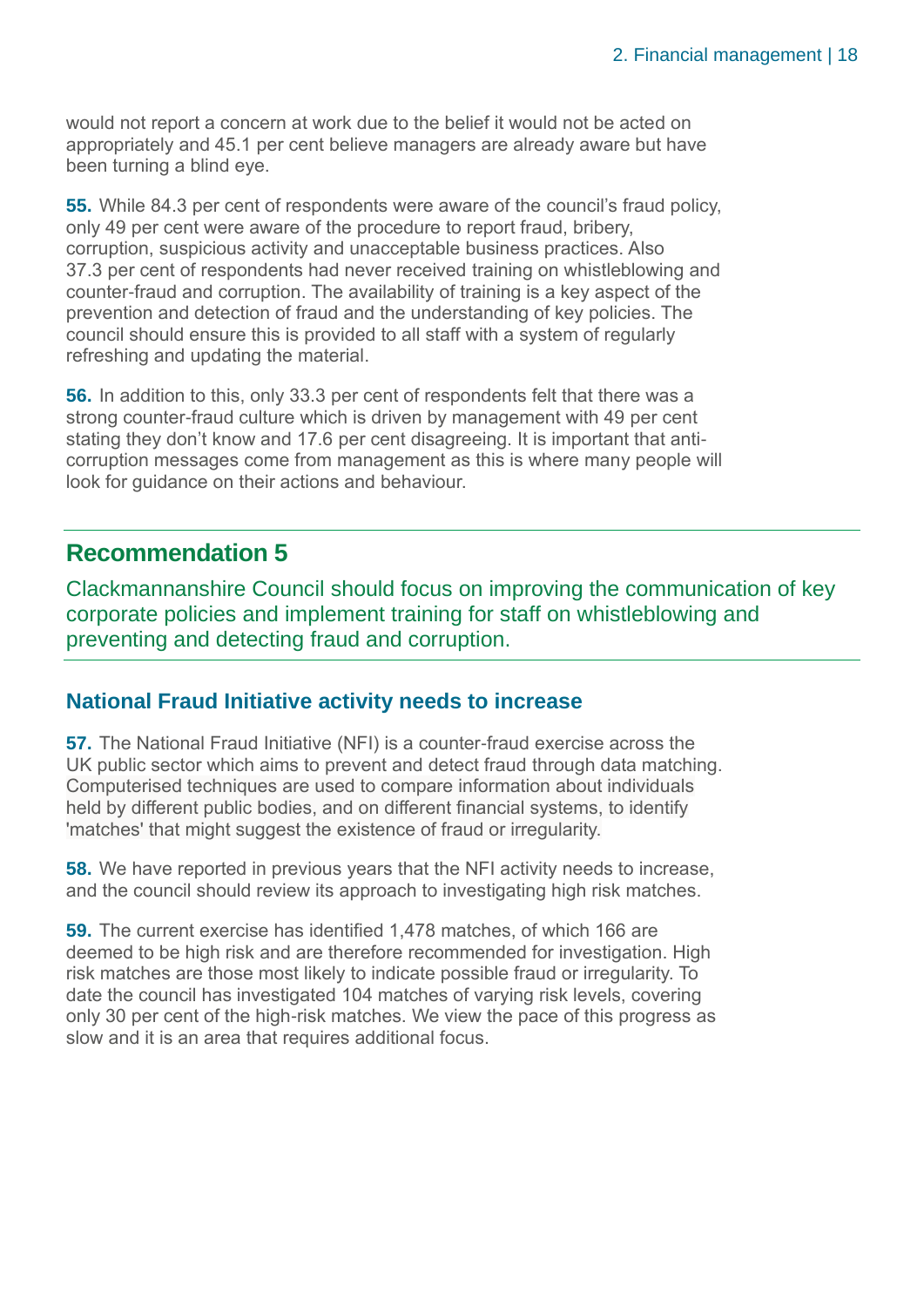## <span id="page-18-0"></span>**3. Financial sustainability**

Financial sustainability looks forward to the medium and long term to consider whether the council is planning effectively to continue to deliver its services or the way in which they should be delivered

#### **Main judgements**

The Covid-19 pandemic is having a significant impact on the short-term finances of Clackmannanshire council. The Social Services Childcare budget is seeing particular pressure due to the demand to support vulnerable people. Plans are in place to make improvements but it will be some time before the impact will be realised.

Medium term financial plans have been updated to reflect the impact of the pandemic, but the longer-term impact is not yet known.

The 'Be the Future' transformation programme has continued to progress and support change across the council.

#### **The financial impact of the COVID-19 pandemic on Clackmannanshire Council will be significant**

**60.** Clackmannanshire Council approved its 2021/22 general revenue budget in March 2021. The budget was set at £131.9 million and included the application of unapplied capital receipts of £0.7 million and a contribution from earmarked reserves of £0.9 million. The budget also required the achievement of £2.1 million of efficiency savings. The latest forecast outturn for 2021/22 indicates a projected overspend for the council of £2.5 million, of which £2.2 million is directly related to the impact of the Covid-19 pandemic.

**61.** The majority of the projected overspend sits within the People Directorate with £1.5 million attributable to Social Services Childcare. This mainly relates to Residential placements (£1.1 million) and Corporate Parenting (£0.4 million). The council is putting plans in place through its 'Be the Future' transformation programme to make improvements however it will likely be some time before the impact will be seen. For example, it has recently prepared a new Children's Services plan 2021-24 and the improvement and risk management plan for children's services includes a number of improvement actions. The council is also planning to procure a new Social Work System jointly with Stirling Council, with the business case currently under development.

**62.** The council has received £1.5 million of discretionary funding to mitigate the financial impact of the Covid-19 pandemic. Applying this earmarked reserve would reduce the projected general fund overspend to £0.9 million.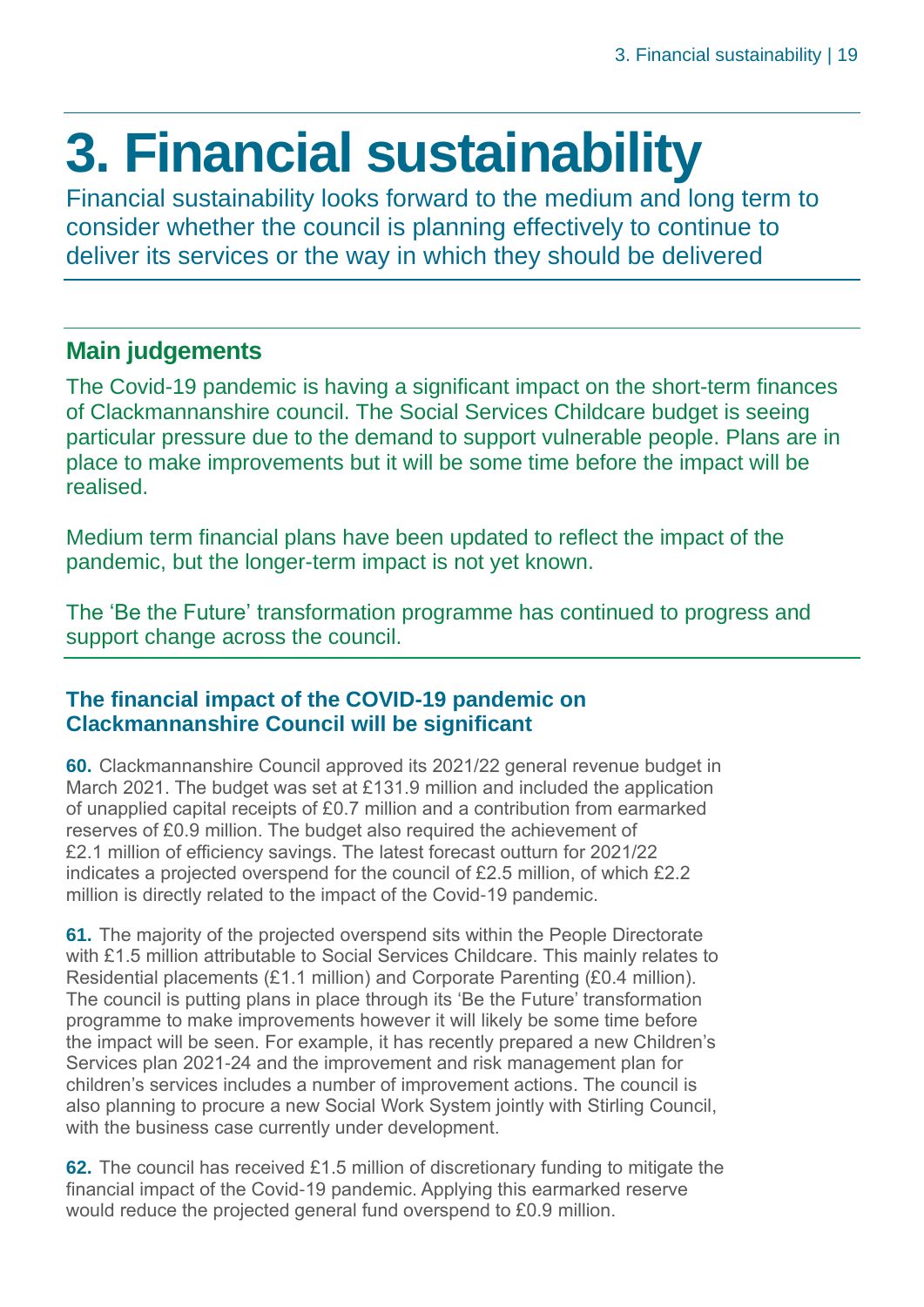#### **Medium to longer term financial plans are in place but will have to be updated to continue to reflect the impact of the pandemic**

**63.** The financial impact of the Covid-19 pandemic on the council is likely to extend across several years. It may include a reduction in income from business rates and council tax non-payments as well as a reduction in fees and charges from, for example, leisure, public transport and parking. Bodies may also face increased costs such as higher staff costs to cover the delivery of services.

**64.** Clackmannanshire Council has longer term financial plans in place that include low, medium and high scenarios for a rolling four-year period. These scenarios, which it regularly reviews, are based on different sets of assumptions for variables such as the level of Scottish Government funding, demand pressures and pay awards. Councillors regularly reviewed budget strategy reports during 2020/21.

**65.** The council updated its indicative funding gap for 2022/23 to 2024/25 as part of the 2021/22 budget setting process. This resulted in indicative funding gaps of £6 million, £4.2 million and £3.5 million. This is a cumulative gap of £13.7 million which is an improvement from the three-year funding gap of £21.2 million highlighted in our 2019/20 Annual Audit Report. The council are considering the options available to bridge these gaps.

**66.** The council's longer-term financial plans have been developed with the establishment of a 20-year capital budget, organised around the council's 'Be the Future' transformation programme priorities. The council's medium to longer term financial plans must continue to be updated to reflect the future financial impact of the Covid-19 pandemic.

#### **Recommendation 6**

Long-term planning arrangements, including a range of scenarios, should continue to be updated to support the council in recovering from the Covid-19 pandemic.

#### **Transformational planning has continued during 2020/21 with key plans realigned and work underway to assess the future workforce requirements**

**67.** In December 2018 the council approved its new Corporate Plan 'Be the [Future'](https://www.clacks.gov.uk/document/5973.pdf). The plan sets out the vision, priorities and values against which all aspects of the council's work will be measured and aligned. It also includes a streamlined range of corporate priorities and outcomes aligned with the Local Outcomes Improvement Plan.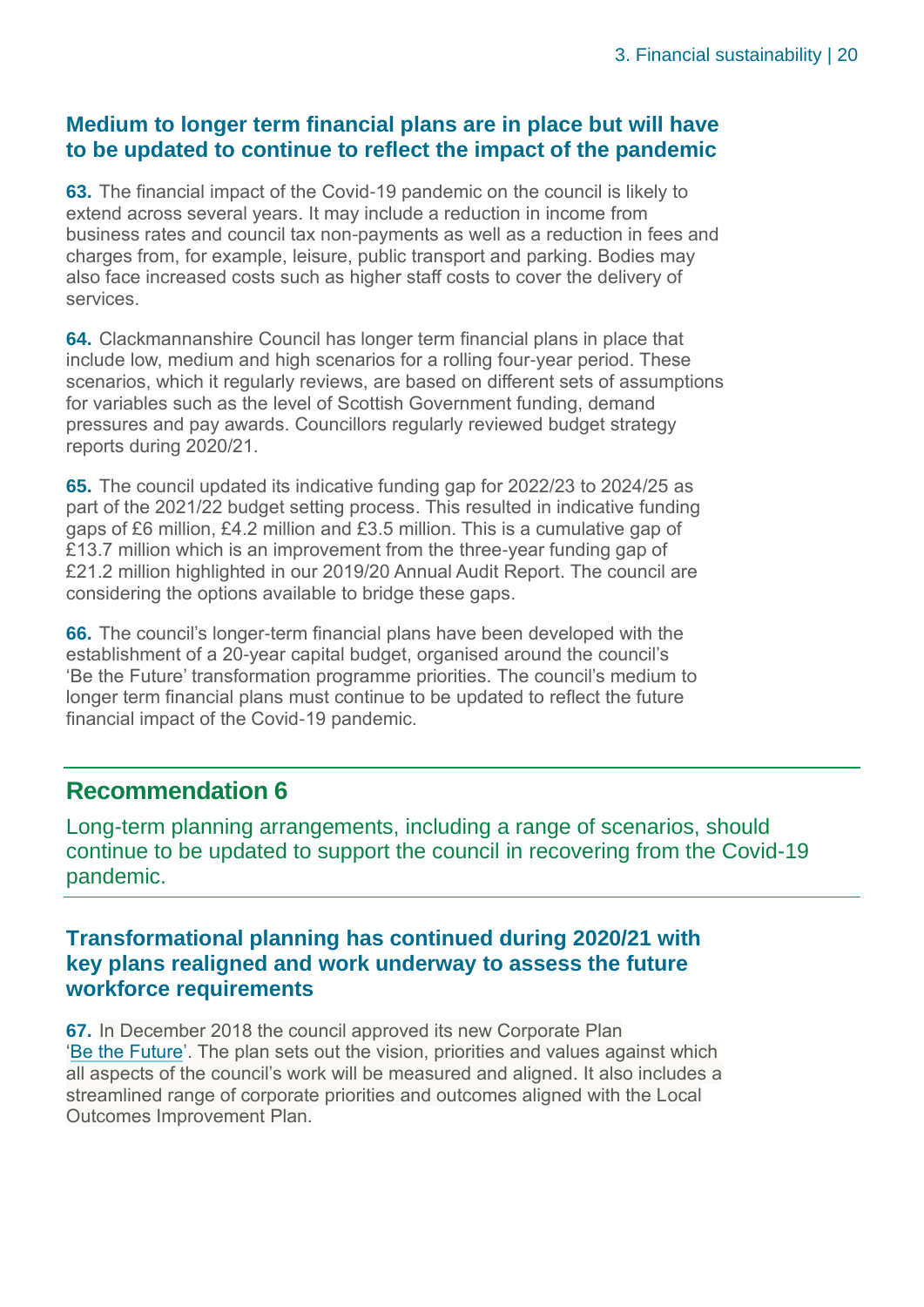**68.** Last year we reported that the council had agreed new management structures for the place and partnership and performance portfolios and a transitional structure for the people portfolio. The council has now agreed the management structure for the people portfolio which includes the introduction of the permanent roles of Chief Education Officer and Chief Social Work Officer.

**69.** The council appointed a Strategic Director of Transformation in March 2021 to help align the transformation programme and maximise the outcomes achieved from the investment being made.

**70.** The council is using its 'Be the Future' transformation programme as the basis for building financial and service sustainability. Programme activity continued throughout 2020/21 despite the additional pressures of the Covid-19 pandemic. In fact the council took the opportunity to review and realign a number of key areas including Organisational Redesign and the Recovery Plan to ensure consistency of priorities and focus.

**71.** The Organisational Redesign Framework provides a basis to monitor and evaluate progress and support the ongoing learning process. The Framework comprises the following four key phases to support the delivery of medium to long term sustainability:

- Creating the conditions alongside delivering business as usual the council must invest for the future.
- Developing the team a positive and empowering culture is needed to support the vision for change.
- Releasing the potential establishing empowered teams, confident in delivering both services and innovative approaches.
- Sustainability delivery of the agreed outcomes and priorities.

**72.** The council's Recovery Plan is based on Scottish Government guidance, however it's alignment with the 'Be the Future' programme supports transformation alongside the necessary pandemic recovery. The key strategic themes identified are:

- New ways of working considering areas such as new models of education provision, the role of partnership working, digital solutions, including remote / home working and virtual democracy and governance.
- Supporting economic recovery developing a Regional Economic Strategy within Forth Valley, progressing the City Region Deal and promoting community wealth building.
- Financial sustainability supporting income maximisation for vulnerable communities and securing longer term financial balance for the council.
- Workforce and elected members ongoing focus on health, safety and wellbeing, including revisions to employment policies to reflect the new and evolving environment.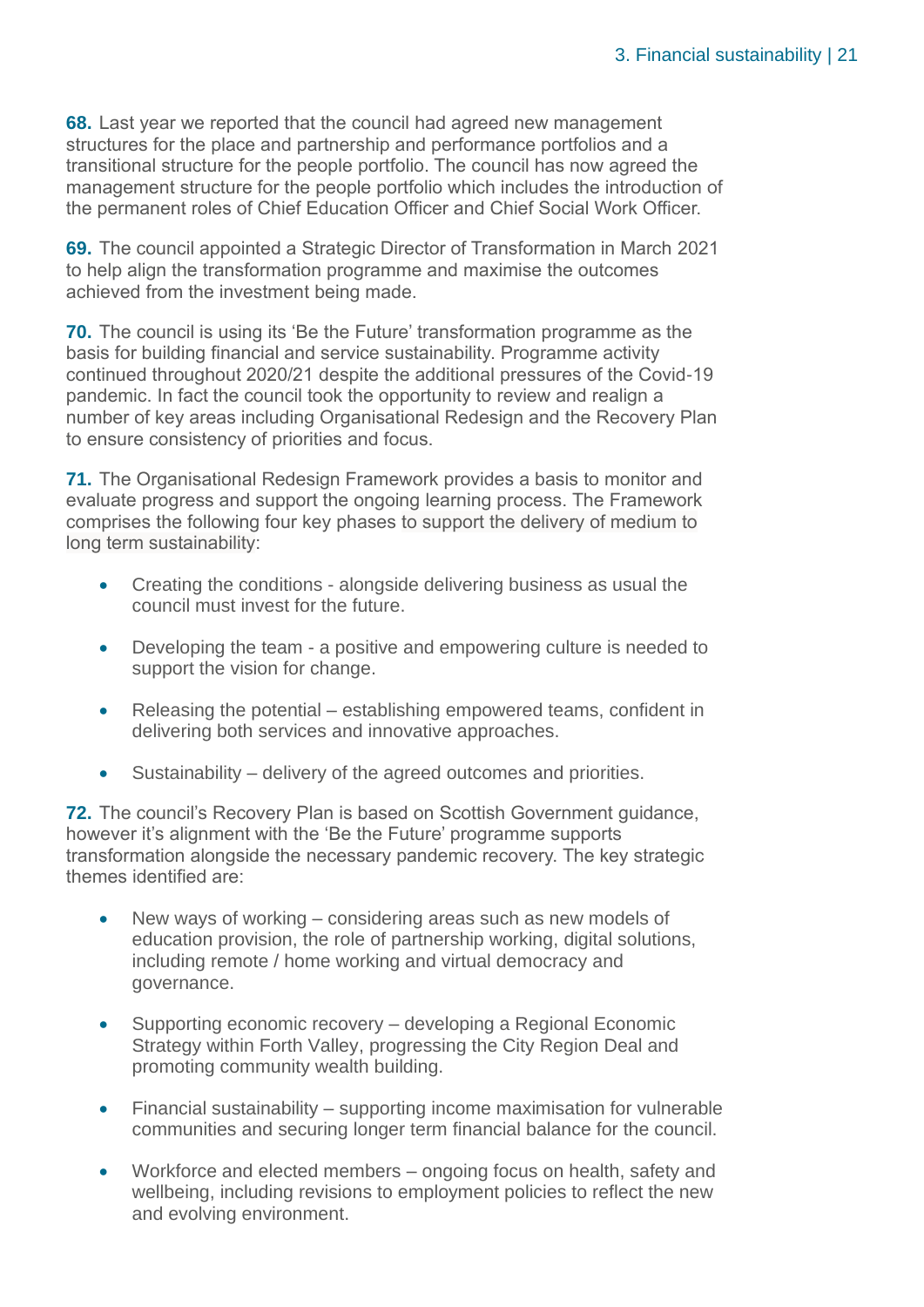**73.** The council is working at pace to review and clarify how all proposed projects fit into the 'Be the Future' plan and to convert key aspects of the plan into actions. An important element of this will be the workforce analysis to ensure sufficient resources and skills are in place to support delivery alongside considering the impact of digital transformation.

**74.** Capacity issues have been recognised across the council and these have been exacerbated by the additional work required to respond to the Covid-19 pandemic. As part of the response the council has developed a workforce programme in consultation with staff and trade union representatives. This brings together the pandemic recovery, support and transformation activity set out in the council's strategic workforce plan, its organisational redesign plan and its Covid-19 recovery plan. A council wide workforce analysis will also be undertaken to identify training, skills gaps and behavioural competencies.

**75.** The council is working at pace to review and clarify how all proposed projects fit into the 'Be the Future' plan and to convert key aspects of the plan into actions. There is regular reporting to ensure committee members are aware of progress and the direction of travel. This is a 10-year programme that will deliver significant outcomes. Additional detail on the 'Be the Future' Strategic Roadmap for 2021/23 which was agreed by the council in June 2021 is contained in Section 5 of this report.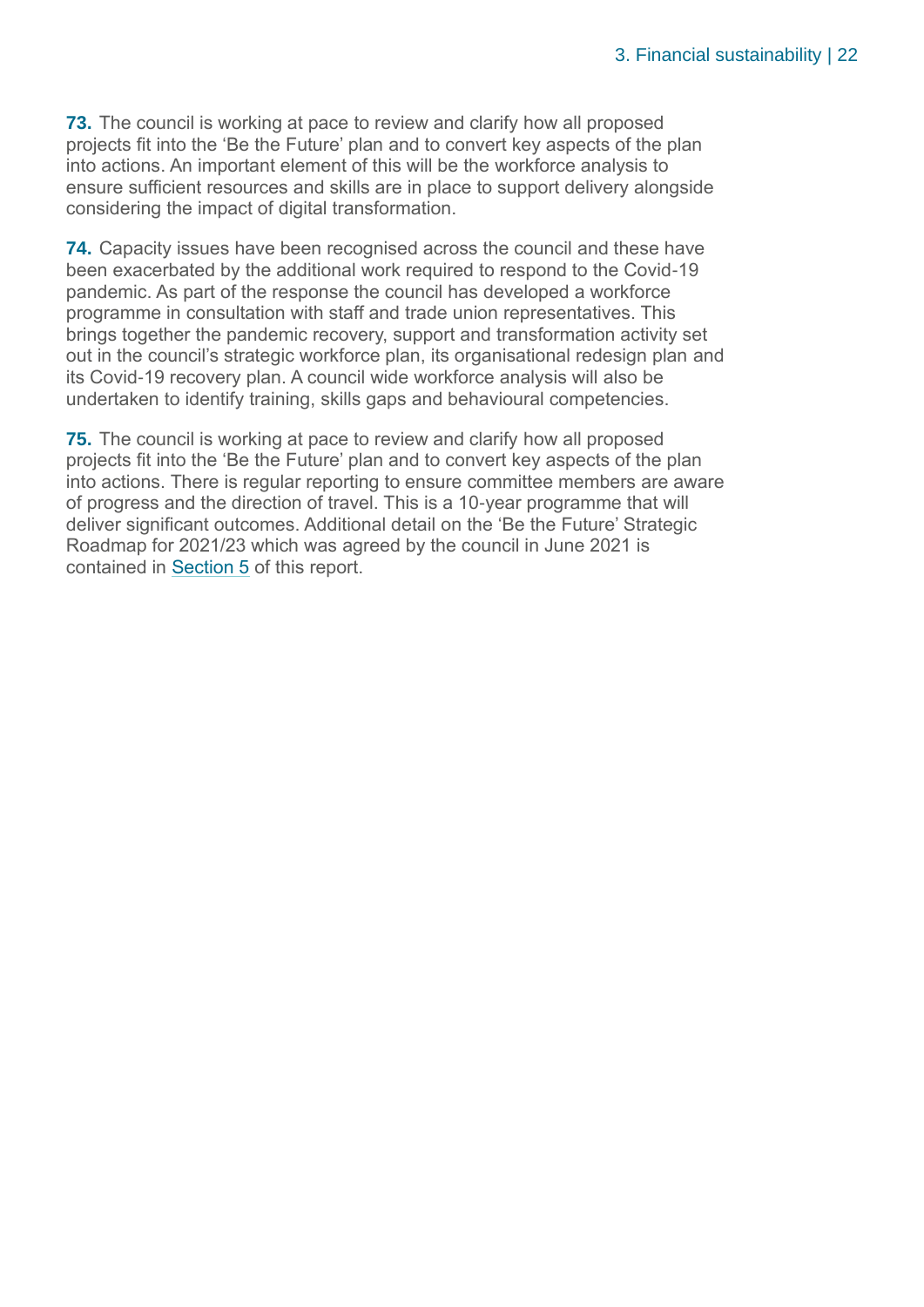## <span id="page-22-0"></span>**4. Governance and**

### **transparency**

The effectiveness of scrutiny and oversight and transparent reporting of information

#### **Main Judgements**

The governance arrangements introduced in response to the pandemic were appropriate and operated effectively. Governance changes due to Covid-19 restrictions were disclosed in the Annual Governance Statement.

The council demonstrates its commitment to conducting its business in an open and transparent manner through the recording of committee meetings and availability of information through the council website.

#### **Governance and transparency arrangements were appropriate**

**76.** Our previously reported conclusions on governance arrangements remain valid, that the council has appropriate and effective governance arrangements in place.

**77.** The governance and transparency arrangements we consider include:

- council and committee structure and conduct
- openness of council and committees
- reporting of performance and whether this is fair, balanced and understandable.

#### **Governance arrangements operating throughout the Covid-19 pandemic have been appropriate and operated effectively**

**78.** The council made significant changes to its governance arrangements in response to the pandemic. These have been set out in the Annual Governance Statement in the annual report and included cancelling all scheduled council and committee meetings from 25 March to 28 May 2020 and setting up an emergency decision making forum (EDMF), which met remotely to deal with council business.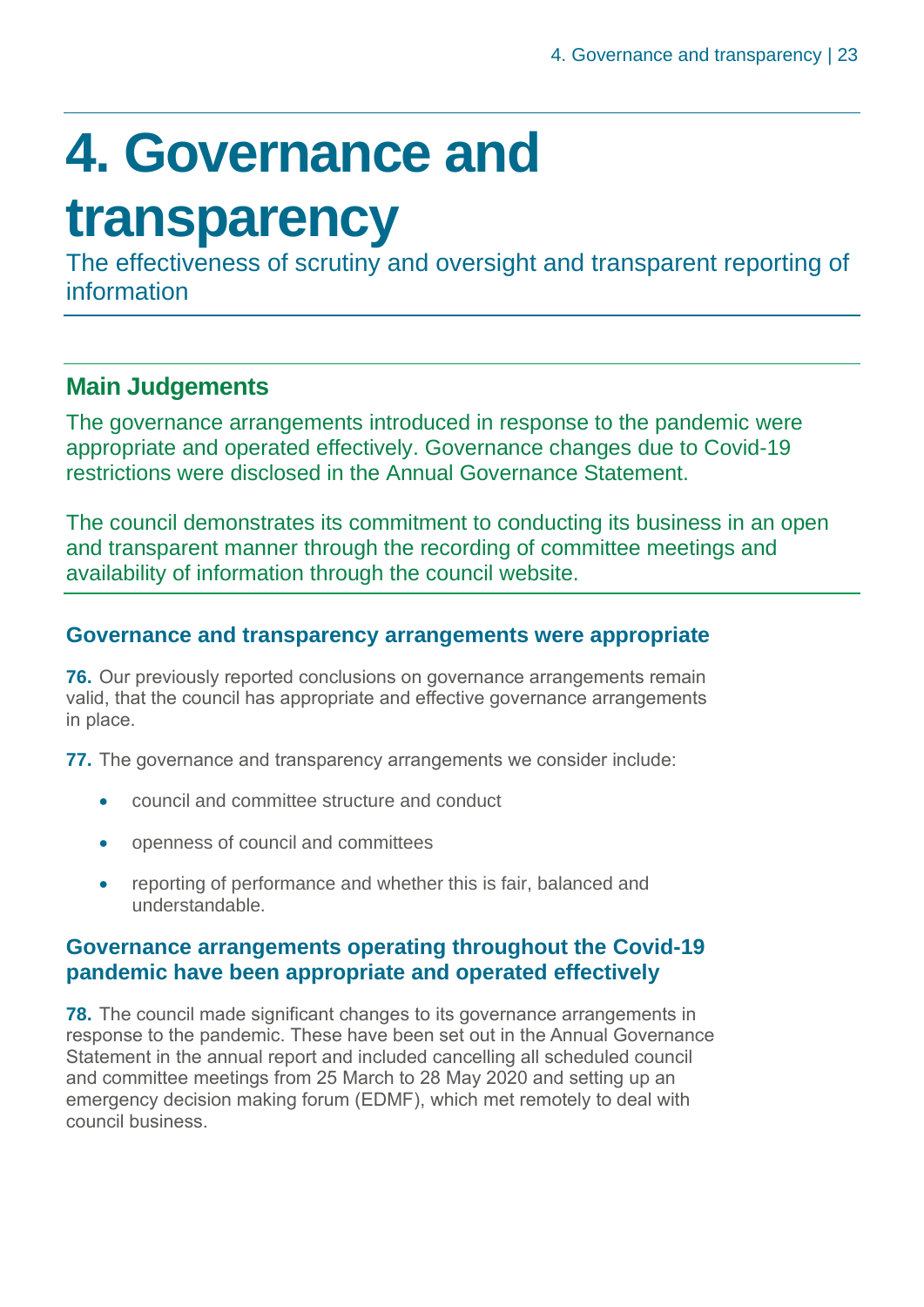**79.** Regular council meetings resumed from 25 June 2020 with the remaining council committees meeting again from the beginning of October 2020. All meetings continue to be held remotely and are well attended by councillors. The council records its main council and committee meetings, and these are available on the council's website alongside the agenda papers and minutes of each meeting.

**80.** We have concluded that Clackmannanshire Council has appropriate governance arrangements in place which support effective scrutiny, challenge and decision making.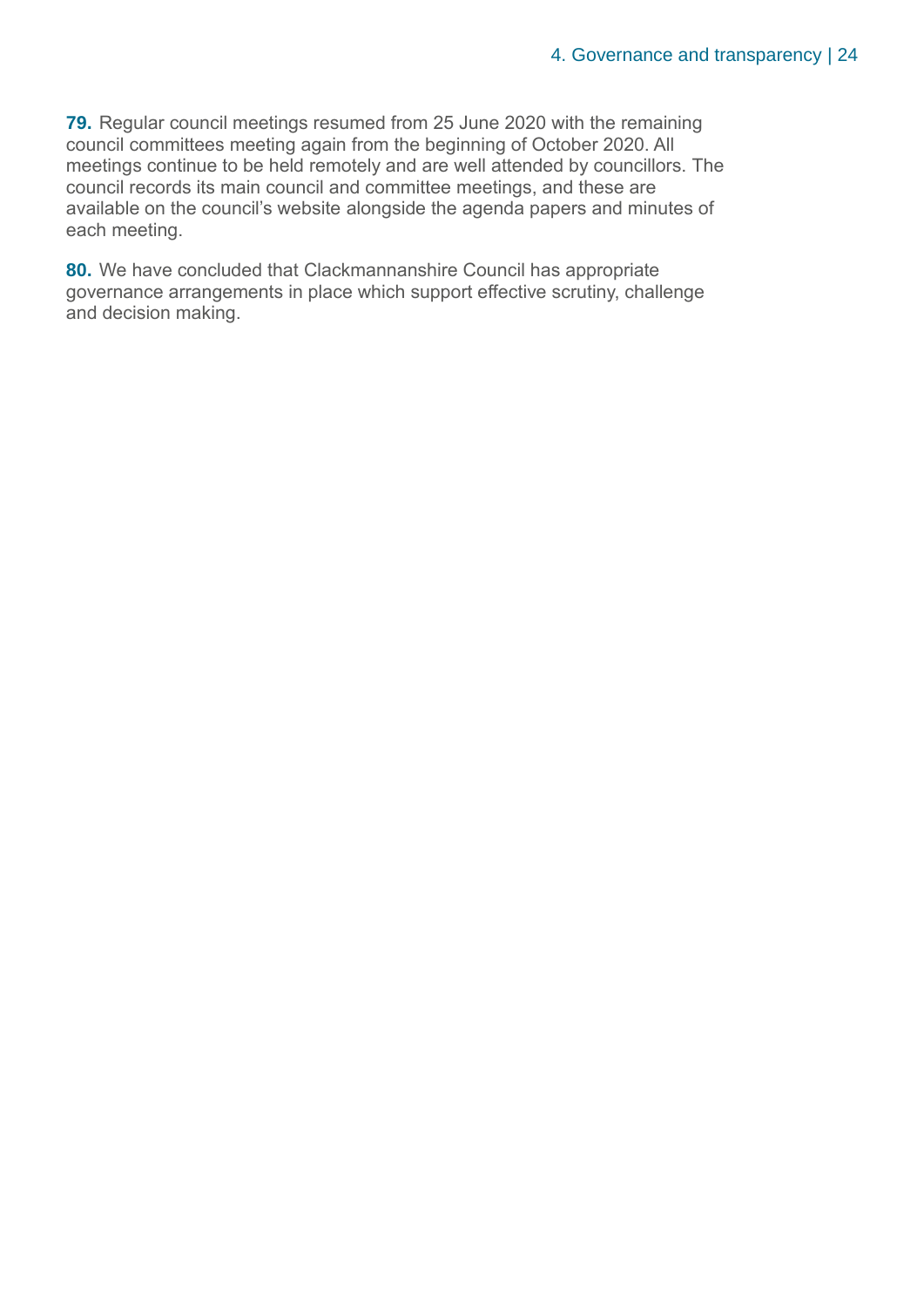### <span id="page-24-0"></span>**5. Best Value**

Using resources effectively and continually improving services.

#### **Main judgements**

Clackmannanshire Council has continued to make progress on the Best Value recommendations with a clear focus on the 'Be the Future' transformation programme.

Performance reporting during 2020/21 was appropriate and the LGBF data demonstrates improvement across a number of areas.

#### **The council has continued to make progress to address the Best Value recommendations**

**81.** Best value is assessed over the audit appointment, as part of the annual audit work. In addition, a Best Value Assurance Report (BVAR) for each council will be considered by the Accounts Commission at least once in this period. The BVAR report for Clackmannanshire Council was published in January 2018 with a BVAR progress report published in June 2019.

**82.** Our 2020/21 audit work focused on the council's progress against the recommendations of the BVAR progress report, which were:

- Councillors and officers should build on recent progress and work collaboratively to agree initiatives which secure transformational change, long-term savings, and service and financial sustainability.
- The council should work urgently to finalise its new management structure and proceed with organisational change and ensure the initiatives that are in train provide the necessary capacity to support and embed change.
- The council should further develop its working relationships with local councils and others and use these to secure efficiencies in services.

**83.** The Stirling and Clackmannanshire City Region Deal was signed in February 2020. In response to the Covid-19 pandemic a revised delivery plan was formally agreed in December 2020 to ensure that all programmes supported recovery from the pandemic. Year 1 of the Deal (2020/21) was focused on ensuring the governance structures and overall plans were appropriate. As the council moves through year 2 there has been a move to delivery activity with business cases approved for the Skills and Inclusion Programme and the Regional Energy Masterplan.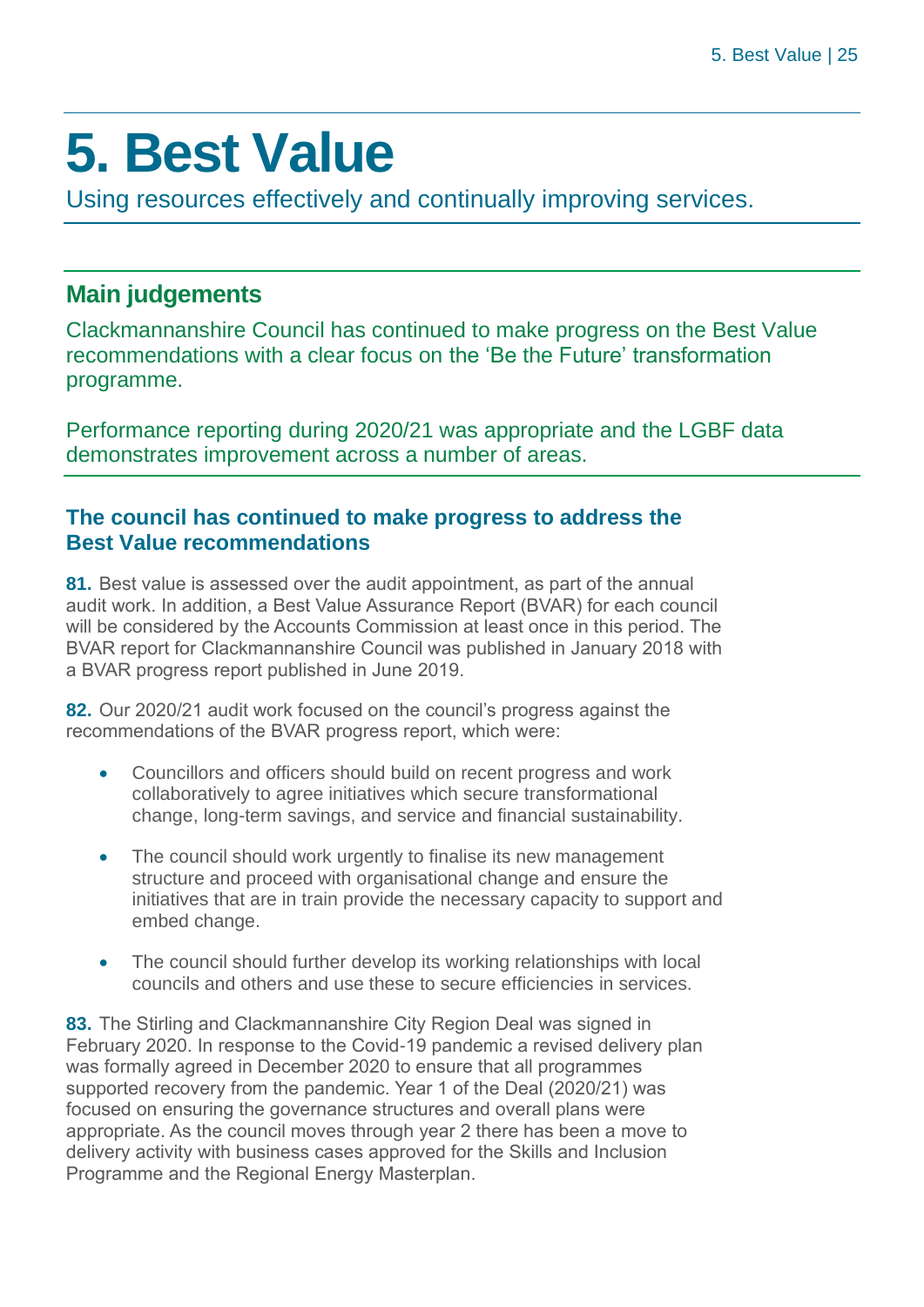**84.** Regular 'Be the Future' transformation programme updates are presented to councillors and include in-depth detail of programme activity and plans. There is evidence that councillors and officers are working collaboratively and have agreed a number of key transformation initiatives including the wellbeing economy and community wealth building.

**85.** In June 2021 the council agreed the 'Be the Future' Strategic Roadmap for 2021-2023. This sets out the council's transformation portfolio over the next two years as well as the governance arrangements for delivering across four strategic priority workstreams of:

- Multi-agency collaboration for whole system change: it will scale-up the Safeguarding through Rapid Intervention (STRIVE) project into a sustainable service. The STRIVE project focused on a multi-agency public sector team delivering for the most vulnerable residents through a whole-systems approach. It was piloted during the pandemic and has resulted in the integration of police services into the council buildings. Co-location leads to benefits in terms of asset utilisation, clearer community engagement routes and closer working relationships.
- Well-being economy Alloa Transformation Zone: bringing together the activity and investment including the Well-being campus, learning estate and City Region Deal projects to develop a masterplan. This will embed the work of the Social Innovation Partnership.
- Community wealth building Alloa Transformation Zone: focusing on community wealth building opportunities to develop sustainable approaches to tackling food and fuel poverty. Following the approval of the 20-year capital budget the council is using this longer-term planning to focus and target levelling up proposals and secure additional resources from the Scottish Futures Trust to invest in this area.
- Preparing our young people for life, work and the future: bringing together the work on The Family well-being partnership, secondary curriculum transformation, skills and inclusion programme with the City Region Deal and our strategic partnership with the University of Stirling and Forth Valley College.

**86.** We will continue to monitor the council's progress against the improvement actions and report this in next year's annual audit report.

#### **Performance reporting during 2020/21 was appropriate**

**87.** Our 2019/20 Annual Audit Report noted some issues with the year-end performance reporting. As noted earlier in the report we are pleased that a final outturn report for 2020/21 was presented to the Audit Committee in September 2021.

**88.** Year-end performance data was included in the forward-looking business plans for all three service areas presented to Committee. Due to services' response to the Covid-19 pandemic there was a delay in reporting this information, however all have now been presented to the relevant committee.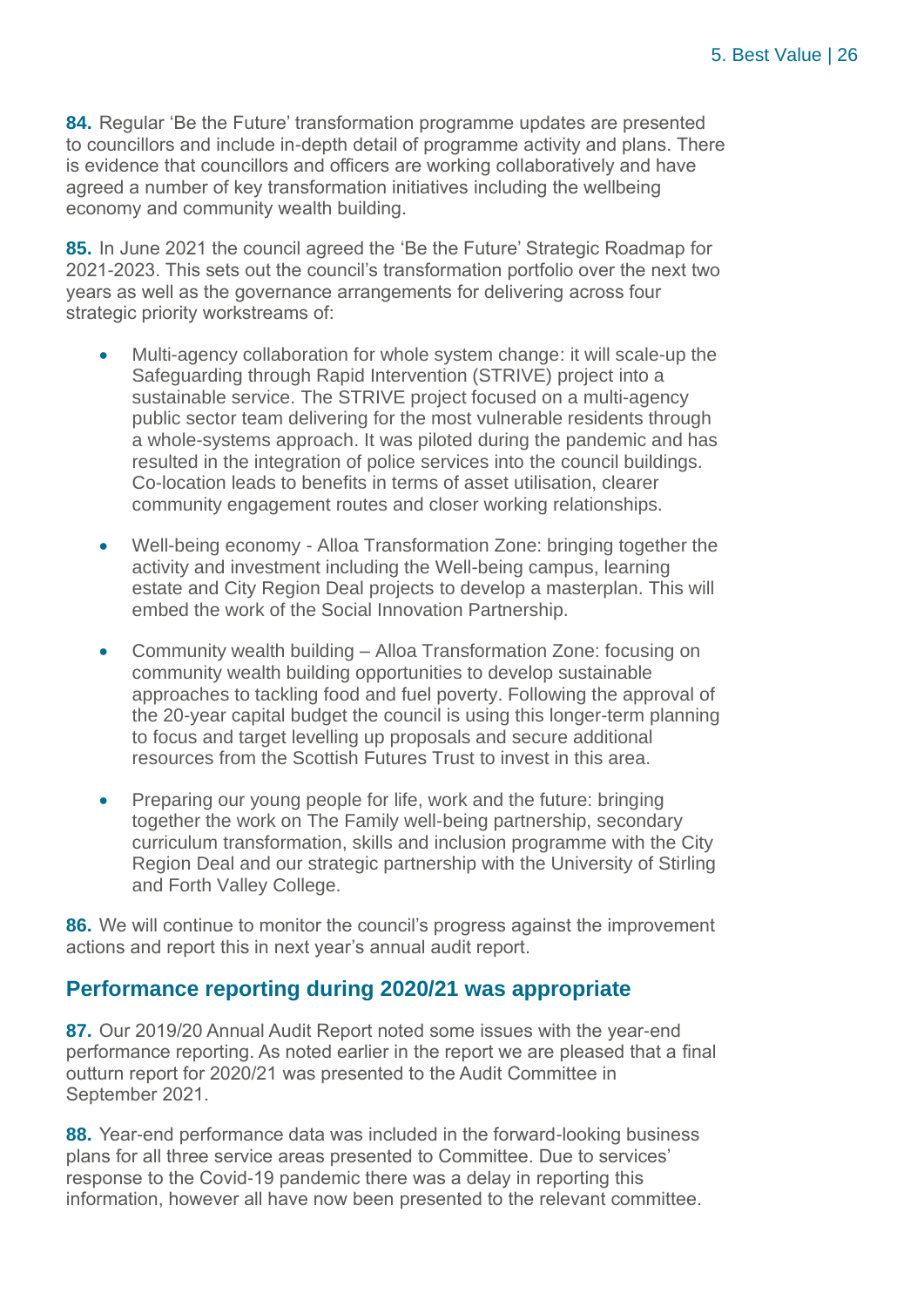**89.** The council participates in the [Local Government Benchmarking Framework](https://www.improvementservice.org.uk/products-and-services/performance-management-and-benchmarking/local-government-benchmarking-framework) (LGBF). The framework aims to bring together a wide range of information about how all Scottish councils perform in delivering better services to local communities, including the cost of services and how satisfied citizens are with them.

**90.** The council presented the results from the 2019/20 LGBF to the June 2021 Audit Committee. Alongside providing the analysis of past performance the council recognises the important of learning from past experience, and from the performance of others, to help inform future improvement and areas of focus. An immediate focus for the council is developing a clearer understanding of how the community need has changed due to the pandemic and what this means for the transformation of public services.

**91.** Overall for Clackmannanshire Council the 2019/20 LGBF data shows that the overall average ranking improved from  $27<sup>th</sup>$  to 16<sup>th</sup> place out of the 32 Scottish local authorities. Performance data can be analysed in a number of different ways and Exhibit 6 presents the overall performance based on the LGBF rankings within the relevant quartiles. The more detailed analysis can be found in the [committee report.](https://www.clacks.gov.uk/document/meeting/289/1083/7056.pdf)

|                                                                                        | <b>Number</b><br>of LGBF | <b>Performance in</b><br>upper 2 quartile |       | <b>Performance in</b><br>bottom 2 quartile |       |
|----------------------------------------------------------------------------------------|--------------------------|-------------------------------------------|-------|--------------------------------------------|-------|
| <b>Service Area</b>                                                                    | <b>indicators</b>        | <b>Number</b>                             | (% )  | <b>Number</b>                              | (%)   |
| Place (environment, development,<br>property and housing)                              | 34                       | 22                                        | 64.7% | 12                                         | 35.3% |
| People (education and children's<br>social work)                                       | 36                       | 12                                        | 33.3% | 24                                         | 66.7% |
| Health & Social Care (adult social<br>work and older people's care)                    | 11                       | 8                                         | 72.7% | 3                                          | 27.3% |
| Partnership & Performance<br>(finance & revenues, legal &<br>governance and workforce) | $15*$                    | $\overline{7}$                            | 46.7% | 7                                          | 46.7% |
| * Note that 1 indicator has not been ranked                                            |                          |                                           |       |                                            |       |
| <b>All LGBF indicators</b>                                                             | 96                       | 49                                        | 51.0% | 46                                         | 47.9% |

#### **Exhibit 4**

#### **Service performance for LGBF indicators in 2019/20**

Source: 2019/20 Local Government Benchmarking Framework report to Audit Committee (June 2021)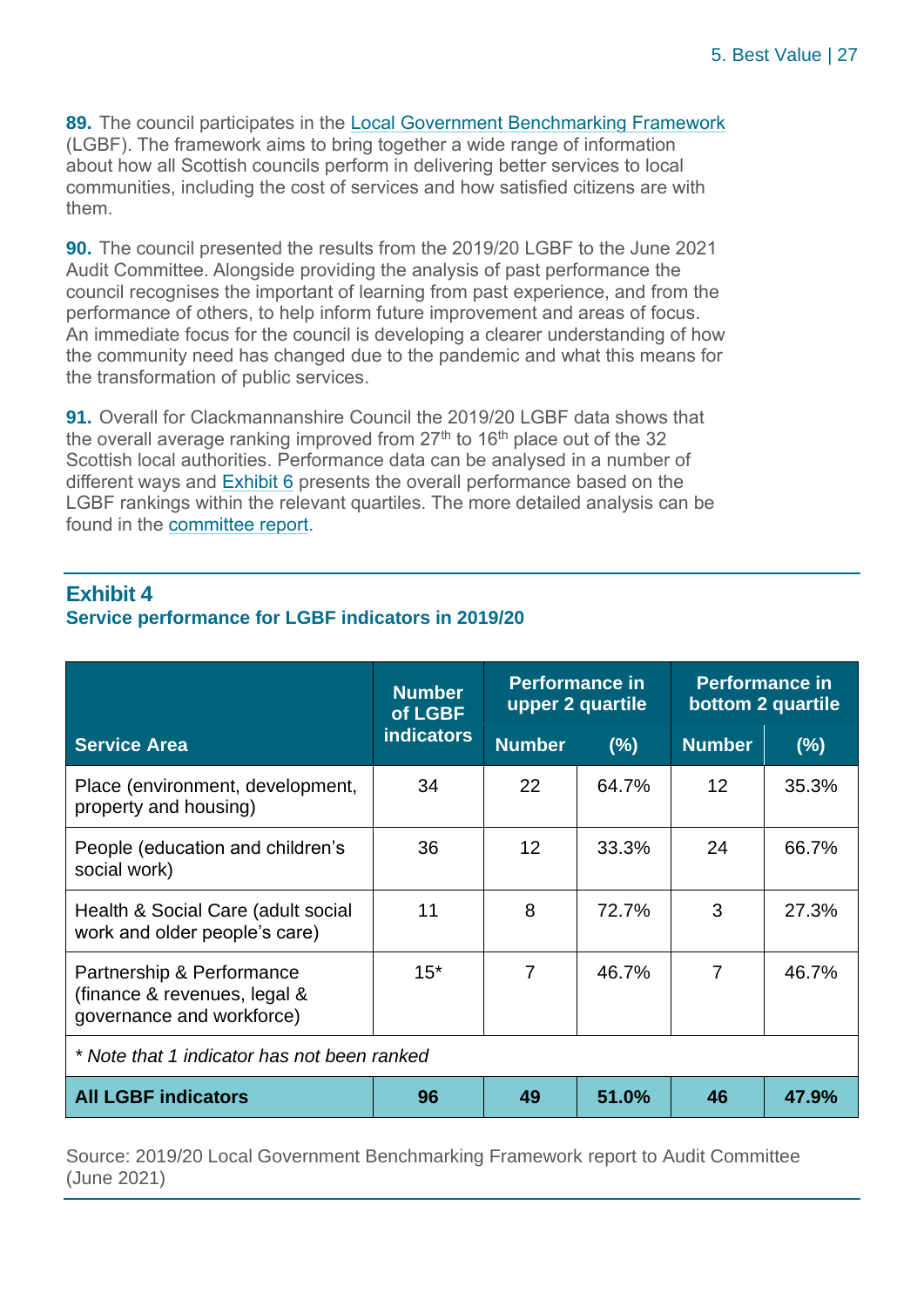#### **The council complies with the Accounts Commissions' Statutory Performance Information Direction**

**92.** The Accounts Commission has a statutory responsibility to define the performance information that councils must publish. In turn, councils have their own responsibility, under their Best Value duty, to report performance to the public. The commission does not prescribe how councils should report this information but expects them to provide the public with fair, balanced and engaging performance information.

**93.** The Accounts Commission issued a revised Statutory Performance Information Direction in December 2018 which requires a council to report:

- its performance in improving local public services provided by the council (on its own and with its partners and communities), and progress against agreed desired outcomes
- its own assessment and independent audit assessments of how it is performing against its duty of Best Value, and how it plans to improve these assessments and how it (with its partners where appropriate) has engaged with and responded to its diverse communities.

**94.** We have evaluated the council's arrangements for fulfilling the above requirements and concluded that the council complies with the direction.

#### **National performance audit reports**

**95.** Audit Scotland carries out a national performance audit programme on behalf of the Accounts Commission and the Auditor General for Scotland. During 2020/21, Audit Scotland published a number of reports were issued which may be of interest to the council. These are outlined in [Appendix 3.](#page-36-0)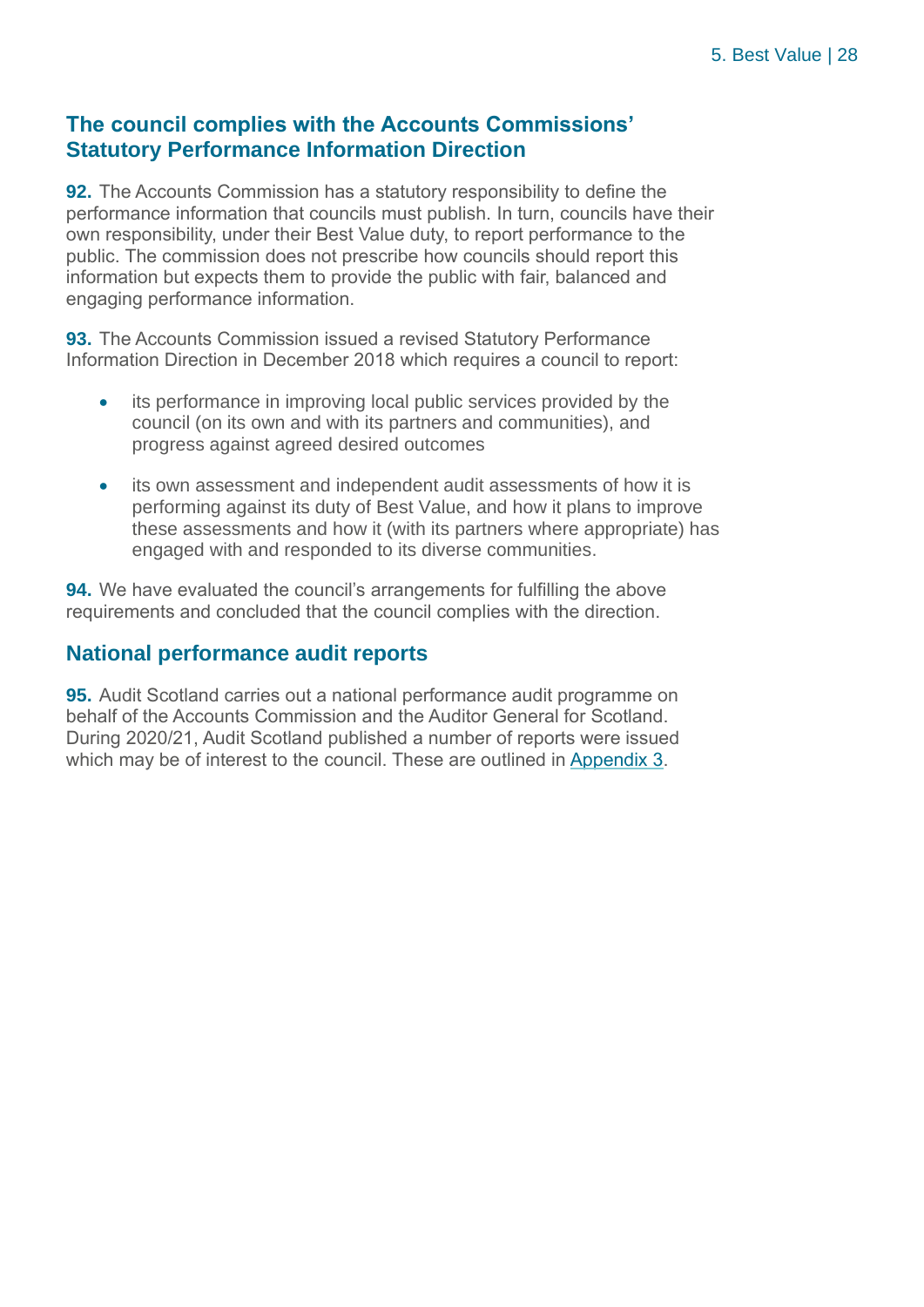### <span id="page-28-0"></span>**Appendix 1** Action plan 2020/21

#### **2020/21 recommendations**

| <b>Issue/risk</b>                                                                                                                                                                                                                                                                                                                  | <b>Recommendation</b>                                                                                                                                                                 | <b>Agreed management</b><br>action/timing                                                                                                                                                                                                                                                                                                                                                        |
|------------------------------------------------------------------------------------------------------------------------------------------------------------------------------------------------------------------------------------------------------------------------------------------------------------------------------------|---------------------------------------------------------------------------------------------------------------------------------------------------------------------------------------|--------------------------------------------------------------------------------------------------------------------------------------------------------------------------------------------------------------------------------------------------------------------------------------------------------------------------------------------------------------------------------------------------|
| 1. Assets held for sale<br>Audit testing identified assets<br>that were being actively<br>marketed at the year-end but<br>were not identified as assets<br>held for sale in the financial<br>statements.<br>Risk - The financial<br>statements do not accurately<br>capture the asset position or<br>correct accounting treatment. | The process for identifying<br>assets held for sale should be<br>strengthened to ensure they<br>can be accurately captured in<br>the financial statements.                            | The 2021/22 year end Lead<br>Schedule/working papers<br>have been updated with a<br>process note to ensure this is<br>checked and details of the<br>reporting requirements.<br>Responsible officer - Team<br><b>Leader Corporate</b><br>Accountancy<br>Agreed date 30 <sup>th</sup> June 2022                                                                                                    |
| 2. Developer income<br>Audit testing identified<br>balances within short term<br>creditors that relate to income<br>from developers.<br>Risk – The financial<br>statements do not accurately<br>capture this income stream.                                                                                                        | The council should review the<br>remaining short term<br>creditors balances to ensure<br>the correct accounting<br>treatment for any that relate<br>to developer income.              | A review of the developers<br>income balance within short<br>term creditors will be<br>undertaken for the 2021-22<br>Annual Accounts.<br>Responsible officer - Team<br><b>Leader Management</b><br>Accountancy<br>Agreed date 30th May 2022                                                                                                                                                      |
| 3. Finance team capacity<br>There were delays in<br>receiving audit information,<br>due to key staff vacancy,<br>which impacted on our ability<br>to progress the audit.<br>Risk – Staff wellbeing and<br>delivery of audit evidence is<br>adversely affected.                                                                     | The council should continue<br>to work to recruit to key<br>finance posts and develop a<br>plan to address any capacity<br>and skills issues identified by<br>the workforce analysis. | Finance management<br>continue to review team<br>capacity and undertake<br>recruitment of permanent<br>staff to vacant posts. The<br>finance team capacity has<br>been strengthened during<br>2021/22 by the use of agency<br>staff and permanent<br>appointments to all Finance<br>vacancies is now complete.<br>Responsible officer - Chief<br><b>Finance Officer</b><br>Agreed date - ongoing |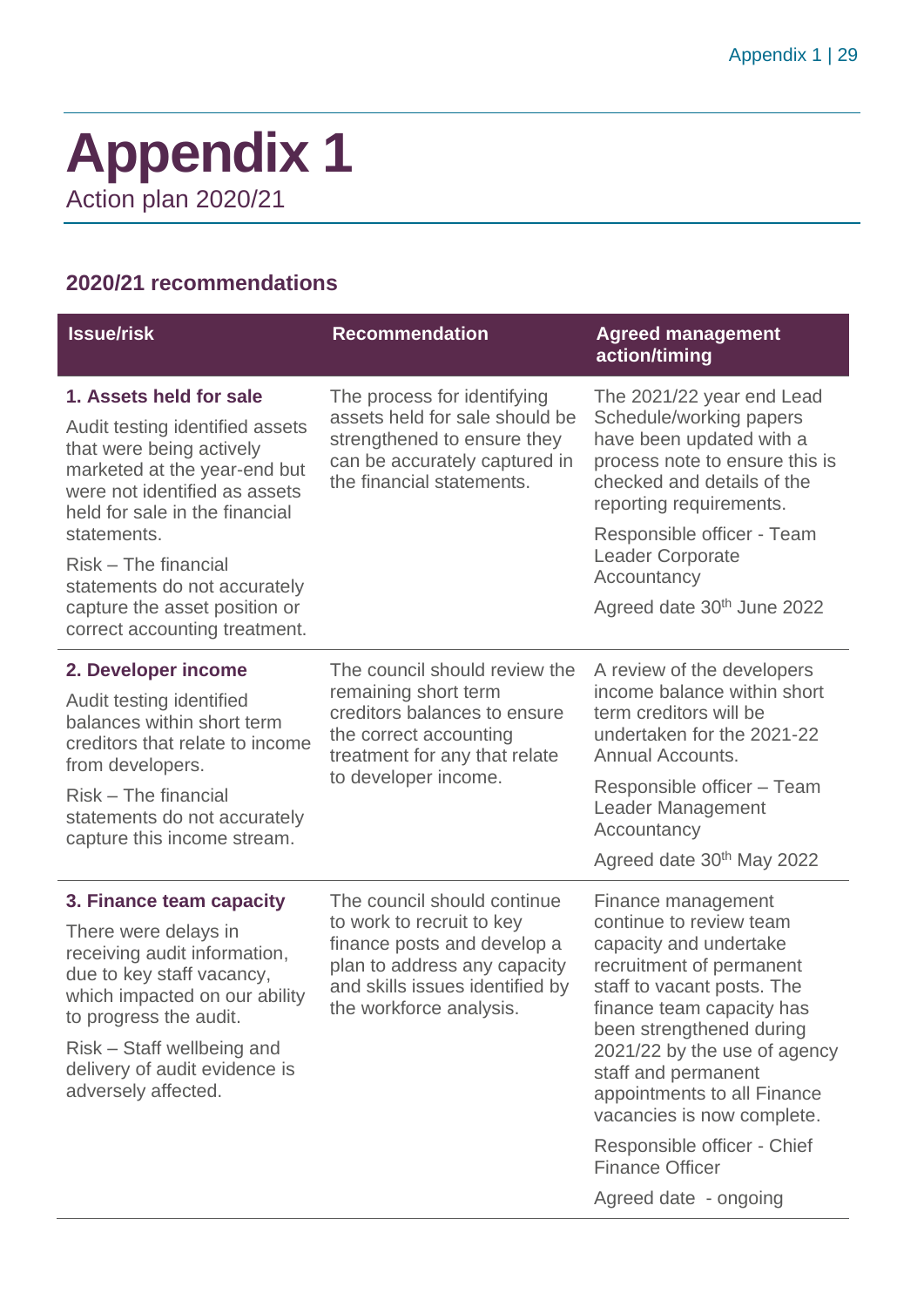#### Appendix 1 | 30

| <b>Issue/risk</b>                                                                                                                                                                                                                                                                                                                  | <b>Recommendation</b>                                                                                                                                                                                                            | <b>Agreed management</b><br>action/timing                                                                                                                                                                                                                                                                                                                                                 |
|------------------------------------------------------------------------------------------------------------------------------------------------------------------------------------------------------------------------------------------------------------------------------------------------------------------------------------|----------------------------------------------------------------------------------------------------------------------------------------------------------------------------------------------------------------------------------|-------------------------------------------------------------------------------------------------------------------------------------------------------------------------------------------------------------------------------------------------------------------------------------------------------------------------------------------------------------------------------------------|
| <b>4. Control environment</b><br>The introduction of remote<br>working, additional duties and<br>reprioritisation of tasks has<br>weakened the control<br>environment within the<br>council.<br>Risk - The control<br>environment is not robust<br>enough to prevent fraud and<br>error.                                           | The council must reintroduce<br>key controls to ensure the<br>overall control environment is<br>robust and appropriate.                                                                                                          | The council continues to<br>respond to, and recover from,<br>the Covid-19 pandemic.<br>Controls are being reviewed<br>and being re-introduced<br>during 2021/22 as<br>appropriate alongside other<br>priorities and management<br>continue to monitor the<br>control environment and the<br>associated level of risk.                                                                     |
|                                                                                                                                                                                                                                                                                                                                    |                                                                                                                                                                                                                                  | Responsible officer - Chief<br><b>Finance Officer</b><br>Agreed date – ongoing                                                                                                                                                                                                                                                                                                            |
| 5. Whistleblowing and<br>fraud and corruption<br>awareness and training<br>The YR@R survey indicates<br>issues with the awareness of<br>key council policies and<br>individual responsibilities.<br>Risk – Staff are not aware of<br>their responsibilities and the<br>steps they should take in<br>response to issues identified. | <b>Clackmannanshire Council</b><br>should focus on improving<br>the communication of key<br>corporate policies and<br>implement training for staff on<br>whistleblowing and<br>preventing and detecting<br>fraud and corruption. | An annual fraud and<br>corruption training plan will be<br>developed for all staff and the<br>profile of the whistleblowing<br>policy raised through a<br>programme of internal<br>communication.<br>Responsible officer Senior<br>Manager, Legal &<br>Governance<br>Agreed date December 2022                                                                                            |
| 6. Long-term planning<br>The impact of the Covid-19<br>pandemic will impact on the<br>council over the medium and<br>longer term and this will<br>require the regular review<br>and update on key plans and<br>strategies.<br>Risk – Longer term planning<br>does not reflect the changed<br>environment.                          | Long-term planning<br>arrangements, including a<br>range of scenarios, should<br>continue to be developed to<br>support the council in<br>recovering from the Covid-19<br>pandemic and in transforming<br>services.              | The council is reviewing its<br>long term plan through its Be<br>the Future (BtF) programme<br>including plans for<br>transforming services and<br>adapting to the changed<br>environment Regular updates<br>continue to be provided to<br>Council on the BtF<br>programme.<br>Responsible officer - Chief<br><b>Executive &amp; Director of</b><br>Transformation<br>Agreed date ongoing |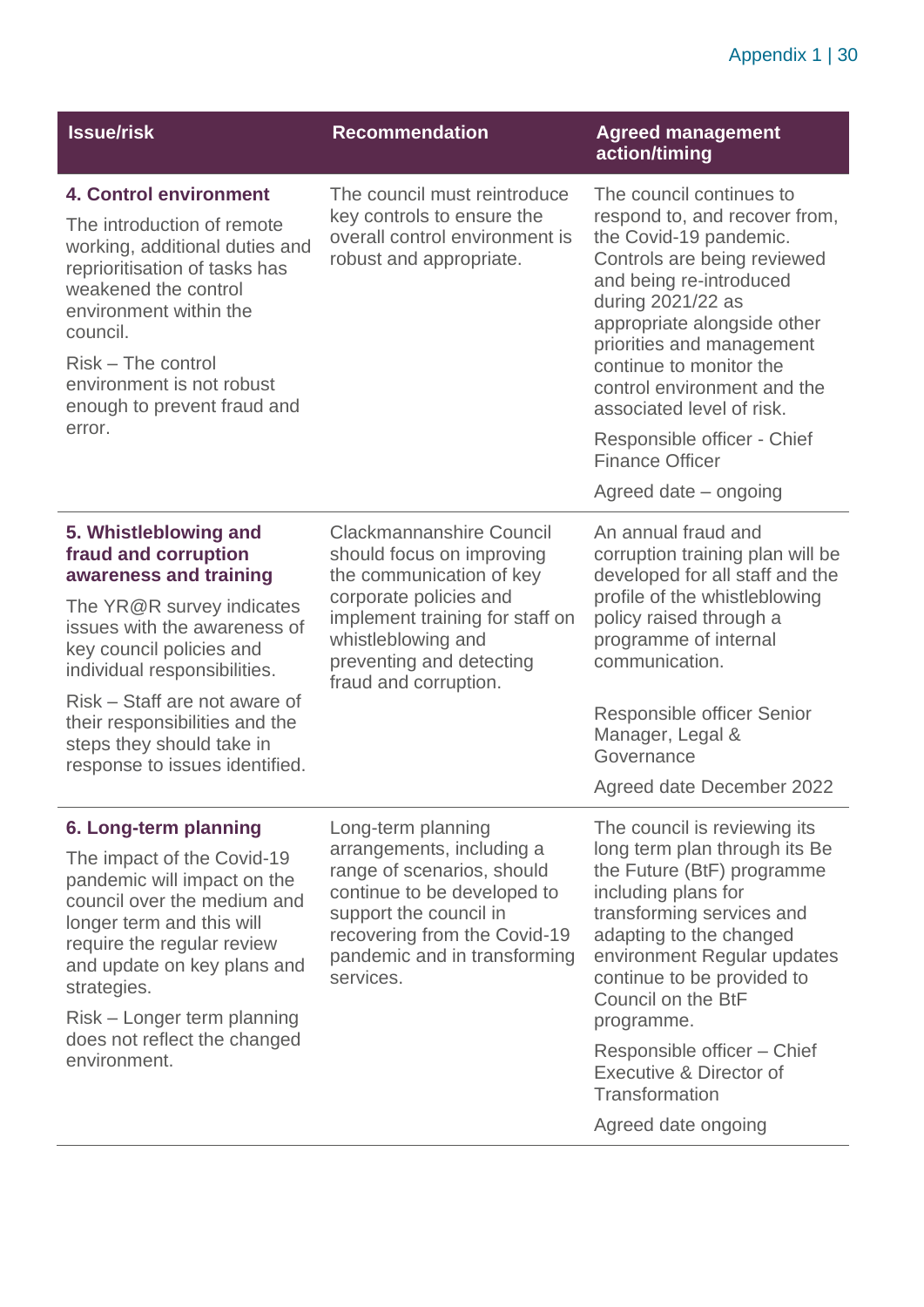#### **Follow-up of prior year recommendations**

| <b>Issue/risk</b>                                                | <b>Recommendation</b>                                                                                                                                                                                                                      | <b>Agreed management</b><br>action/timing                                                                                                                                  |
|------------------------------------------------------------------|--------------------------------------------------------------------------------------------------------------------------------------------------------------------------------------------------------------------------------------------|----------------------------------------------------------------------------------------------------------------------------------------------------------------------------|
| <b>PY 1. Finance team</b><br>capacity                            | The council should continue<br>to ensure the finance team<br>has the resources needed to<br>prepare its annual accounts<br>and respond to additional<br>priorities and new ways of<br>working due to Covid-19.                             | <b>See Recommendation 3</b>                                                                                                                                                |
| <b>PY 2. Management</b><br>commentary                            | The council should make<br>improvements to the<br>management commentary to<br>ensure it provides users of<br>the annual report and<br>accounts with a more<br>comprehensive analysis of its<br>performance.                                | In Progress<br>The management<br>commentary contains the<br>necessary requirements and<br>we will continue to work with<br>management to identify<br>further improvements. |
| PY 3. Capital programme                                          | The council should implement<br>a capital strategy which<br>clearly sets out how it will<br>manage and deliver its<br>programme of capital<br>expenditure in the medium<br>and longer-term.                                                | <b>Complete</b><br>20-year capital investment<br>programme now developed.                                                                                                  |
| <b>PY 4. Internal controls</b>                                   | The council should progress<br>actions agreed to resolve the<br>control weaknesses relating<br>to changes in supplier bank<br>details, bank access rights<br>and housing rent<br>reconciliations, and update its<br>schemes of delegation. | <b>See Recommendation 4</b>                                                                                                                                                |
| <b>PY 5. Arrangements for</b><br>preventing procurement<br>fraud | The council should review its<br>arrangements for preventing<br>procurement fraud to ensure<br>they are effective.                                                                                                                         | <b>See Recommendation 5</b>                                                                                                                                                |
| PY 6. National Fraud<br><b>Initiative (NFI)</b>                  | The council should review its<br>approach to investigating<br>high risk matches.                                                                                                                                                           | In Progress<br>We note that 30 per cent of<br>the high-risk matches have<br>now been investigated, but<br>that the pace of progress has<br>been slow.                      |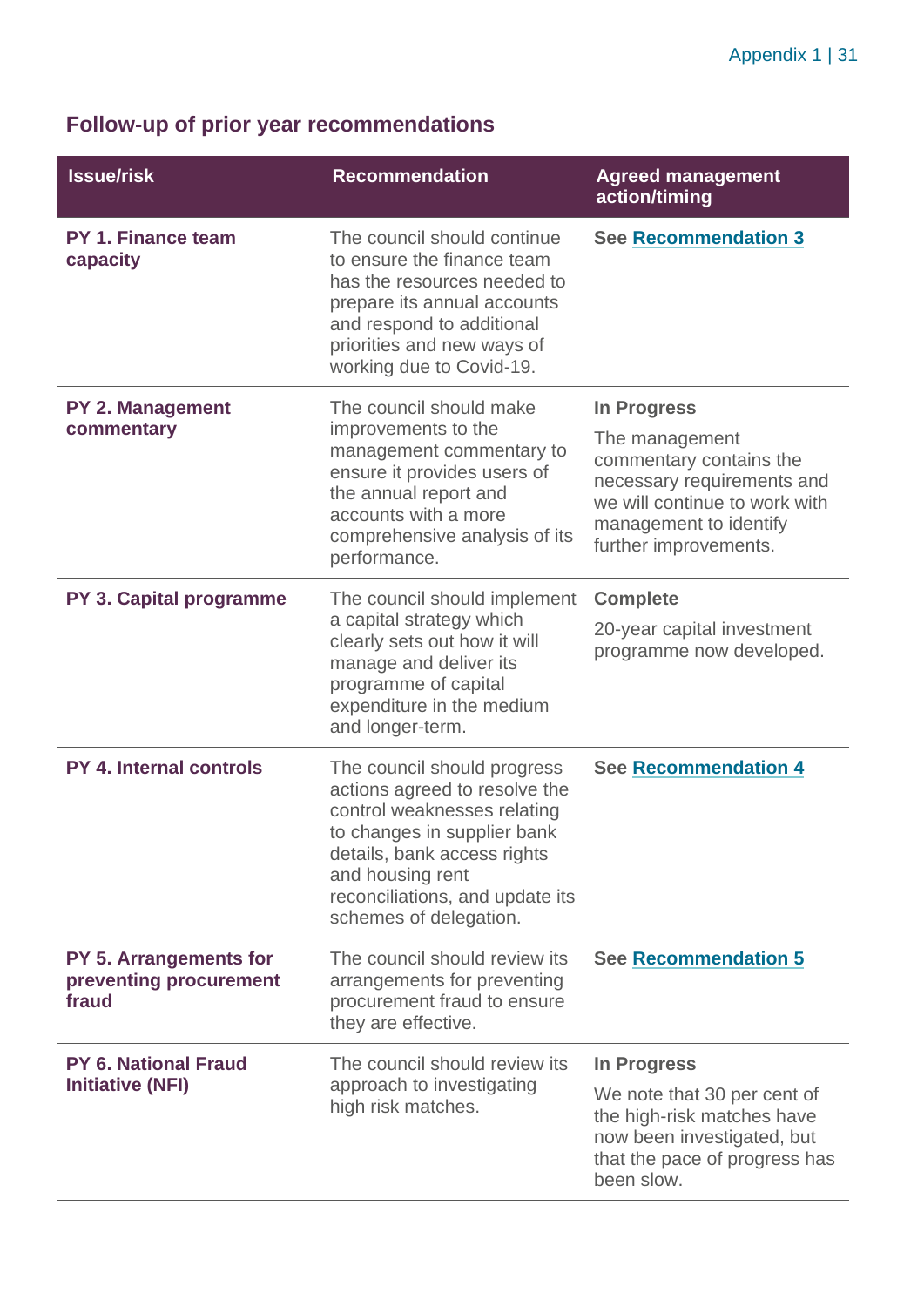| <b>Issue/risk</b>                                     | <b>Recommendation</b>                                                                                                                                                                                 | <b>Agreed management</b><br>action/timing                     |
|-------------------------------------------------------|-------------------------------------------------------------------------------------------------------------------------------------------------------------------------------------------------------|---------------------------------------------------------------|
| <b>PY 7. Transformation</b><br>programme              | The council should keep its<br>transformation programme<br>projects under review to<br>ensure they support financial<br>and service sustainability.                                                   | <b>See Recommendation 6</b>                                   |
| PY 8. Register of senior<br>leadership team interests | The council should ensure it<br>maintains an up-to-date<br>record of senior leadership<br>team interests.                                                                                             | <b>Complete</b><br>Up-to-date register is now in<br>place.    |
| <b>PY 9. Budget scrutiny</b>                          | The council should ensure it<br>has clear year-end budgeting<br>review arrangements in<br>place.                                                                                                      | <b>Complete</b><br>Outturn reporting in place for<br>2020/21. |
| <b>PY 10. Fraud arrangements</b>                      | The council should review<br>and update its fraud<br>arrangements and policies<br>and ensure these are clearly<br>communicated to staff.                                                              | <b>See Recommendation 5</b>                                   |
| PY 11. Best Value                                     | The council should address<br>the recommendations of the<br><b>BVAR Progress report in its</b><br>work to implement and<br>embed the changes required<br>for service and financial<br>sustainability. | <b>See Recommendation 6</b>                                   |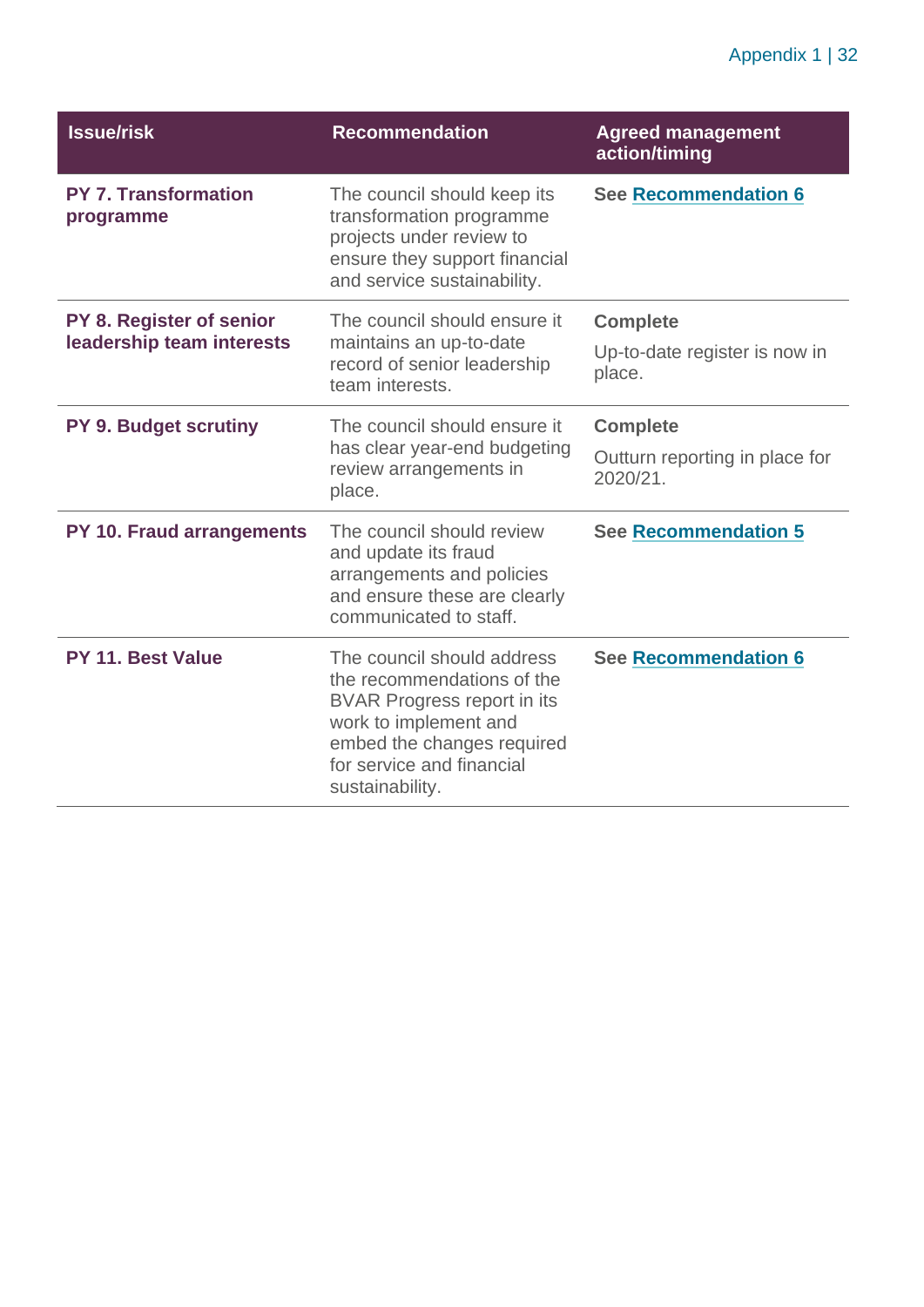### <span id="page-32-0"></span>**Appendix 2**

Significant audit risks identified during planning

The table below sets out the audit risks we identified during our planning of the audit and how we addressed each risk in arriving at our conclusion. The risks are categorised between those where there is a risk of material misstatement in the annual accounts and those relating our wider responsibility under the [Code](http://www.audit-scotland.gov.uk/report/code-of-audit-practice-2016)  [of Audit Practice 2016.](http://www.audit-scotland.gov.uk/report/code-of-audit-practice-2016)

| <b>Audit risk</b>                                                                                                                                                                                                                                                                                                                                                                                                                                                        | <b>Assurance procedure</b>                                                                                                                                                                                                                                                                                                                                                                                                                      | <b>Results and conclusions</b>                                                                                                                                                                                                                                                                                                                                                                                                             |
|--------------------------------------------------------------------------------------------------------------------------------------------------------------------------------------------------------------------------------------------------------------------------------------------------------------------------------------------------------------------------------------------------------------------------------------------------------------------------|-------------------------------------------------------------------------------------------------------------------------------------------------------------------------------------------------------------------------------------------------------------------------------------------------------------------------------------------------------------------------------------------------------------------------------------------------|--------------------------------------------------------------------------------------------------------------------------------------------------------------------------------------------------------------------------------------------------------------------------------------------------------------------------------------------------------------------------------------------------------------------------------------------|
| 1. Risk of material<br>misstatement due to<br>management override of<br>controls<br><b>International Auditing</b><br>Standards (ISAs) require that<br>audits are planned to<br>consider the risk of material<br>misstatement in the financial<br>statement caused by fraud,<br>which is presumed to be a<br>significant risk in any audit.<br>This includes consideration of<br>management override of<br>controls to change the<br>financial statements<br>disclosures. | Detailed testing of journal<br>entries.<br>• Assessment of the<br>appropriateness of<br>accounting estimates.<br>Focussed testing of<br>$\bullet$<br>accruals and prepayments.<br>Cut-off testing to confirm<br>$\bullet$<br>expenditure and income is<br>accounted for in the<br>correct financial year.<br>Identification and<br>$\bullet$<br>evaluation of significant<br>transactions that are<br>outside the normal course<br>of business. | <b>Results:</b> We did not identify<br>any significant issues within<br>our work on journals and<br>accounting estimates were<br>appropriate.<br>Our testing of accruals and<br>prepayments did not identify<br>any error and there were no<br>significant transactions<br>outside the normal course of<br>business.<br><b>Conclusion: Audit work</b><br>found no evidence of<br>management override of<br>controls due to fraud.          |
| 2. Risk of error in the areas<br>of estimation and<br>judgement<br>There is significant<br>subjectivity in the council's<br>measurement and valuation<br>of the material account areas<br>of non-current assets and<br>pensions.<br>This subjectivity represents<br>an increased risk of<br>misstatement in the financial<br>statements.                                                                                                                                 | Assessment of the scope,<br>independence and<br>competence of the<br>professionals engaged in<br>providing estimates for<br>non-current assets and<br>pensions.<br>Testing of non-current<br>asset balances focusing<br>on the areas of judgement.<br>Assessment of the<br>appropriateness of the<br>actuarial assumptions.<br>Review the actual<br>experience of significant<br>estimates made in the<br>prior year.                           | <b>Results: No issues were</b><br>identified with the<br>competence and<br>independence of experts<br>providing valuations for non-<br>current assets and pensions.<br>Audit testing of non-current<br>assets identified only minor<br>adjustments.<br>No issues were identified in<br>our review of actuarial<br>assumptions or with the<br>experience of prior year<br>estimates.<br>Our work confirmed the<br>completeness and accuracy |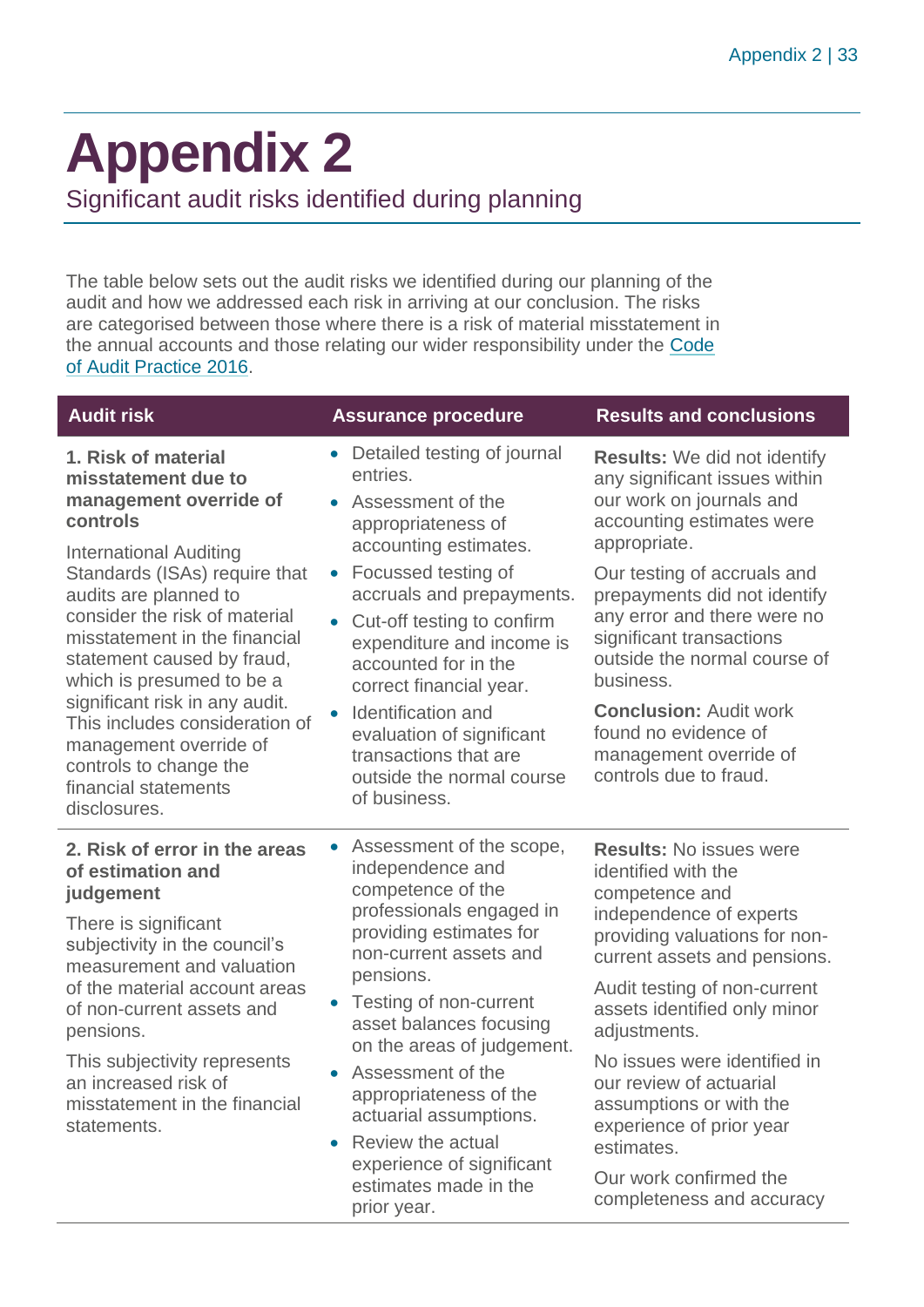| <b>Audit risk</b>                                                                                                                                                                                                                                                                  | <b>Assurance procedure</b>                                                                                                                                                                                                                     | <b>Results and conclusions</b>                                                                                                                                                |
|------------------------------------------------------------------------------------------------------------------------------------------------------------------------------------------------------------------------------------------------------------------------------------|------------------------------------------------------------------------------------------------------------------------------------------------------------------------------------------------------------------------------------------------|-------------------------------------------------------------------------------------------------------------------------------------------------------------------------------|
|                                                                                                                                                                                                                                                                                    | Assessment of the<br>$\bullet$<br>completeness and<br>accuracy of information<br>submitted by the council to<br>the Falkirk Pension Fund<br>to support the triennial<br>valuation exercise.                                                    | of the submitted pension<br>information.<br><b>Conclusion: Audit work</b><br>found no issues with the<br>areas of estimation and<br>judgement in the financial<br>statements. |
| 3. Risk of misstatement due<br>to Covid-19 disclosure<br>requirements                                                                                                                                                                                                              | Assessment of the extent<br>$\bullet$<br>of the Covid-19 support<br>grants administered and<br>controlled by the council.<br><b>Review of Covid-19</b><br>$\bullet$<br>disclosures in the annual<br>accounts for accuracy and<br>completeness/ | <b>Results: The disclosures</b><br>within the accounts correctly<br>distinguished between<br>agency and principal<br>arrangements.                                            |
| <b>COSLA</b> analysis indicates<br>that over £1.3 billion                                                                                                                                                                                                                          |                                                                                                                                                                                                                                                |                                                                                                                                                                               |
| additional support to business<br>has been routed through<br>councils as part of the<br>response to the Covid-19<br>pandemic. As a result, the<br>council administered<br>significant Covid-19 support<br>grants on behalf of the<br><b>Scottish Government during</b><br>2020/21. |                                                                                                                                                                                                                                                | <b>Conclusion: Disclosures</b><br>were in line with LASAAC<br>guidance.                                                                                                       |
| There is a risk of disclosure<br>misstatement for this new<br>area of agency expenditure.<br>This will need to be<br>separated from the Covid-19<br>funding the council has                                                                                                        |                                                                                                                                                                                                                                                |                                                                                                                                                                               |

#### **Risks identified from the auditor's wider responsibility under the Code of Audit Practice**

received to support its own

budget.

| <b>Audit risk</b>                                                                                                                                                                                                                                                  | <b>Assurance procedure</b>                                                                                                                                                                                                                        | <b>Results and conclusions</b>                                                                                                                                                                                                                                        |
|--------------------------------------------------------------------------------------------------------------------------------------------------------------------------------------------------------------------------------------------------------------------|---------------------------------------------------------------------------------------------------------------------------------------------------------------------------------------------------------------------------------------------------|-----------------------------------------------------------------------------------------------------------------------------------------------------------------------------------------------------------------------------------------------------------------------|
| 4. Financial sustainability<br>The Covid-19 pandemic has<br>had a significant impact on<br>the council's financial position<br>through increased<br>expenditure and reduced<br>income. The council is<br>forecasting an indicative<br>funding gap of £13.7 million | • Assessment of the<br>effectiveness of financial<br>planning in identifying the<br>risks to financial<br>sustainability in the short,<br>medium and long terms.<br>• Examine the arrangements<br>in place to address<br>identified funding gaps, | <b>Results: The council</b><br>continues to invest in long<br>term planning with the<br>approval of the 20-year<br>capital programme. We have<br>made a recommendation in<br>relation to the revision of<br>long-term plans to capture<br>the impact of the pandemic. |
|                                                                                                                                                                                                                                                                    |                                                                                                                                                                                                                                                   |                                                                                                                                                                                                                                                                       |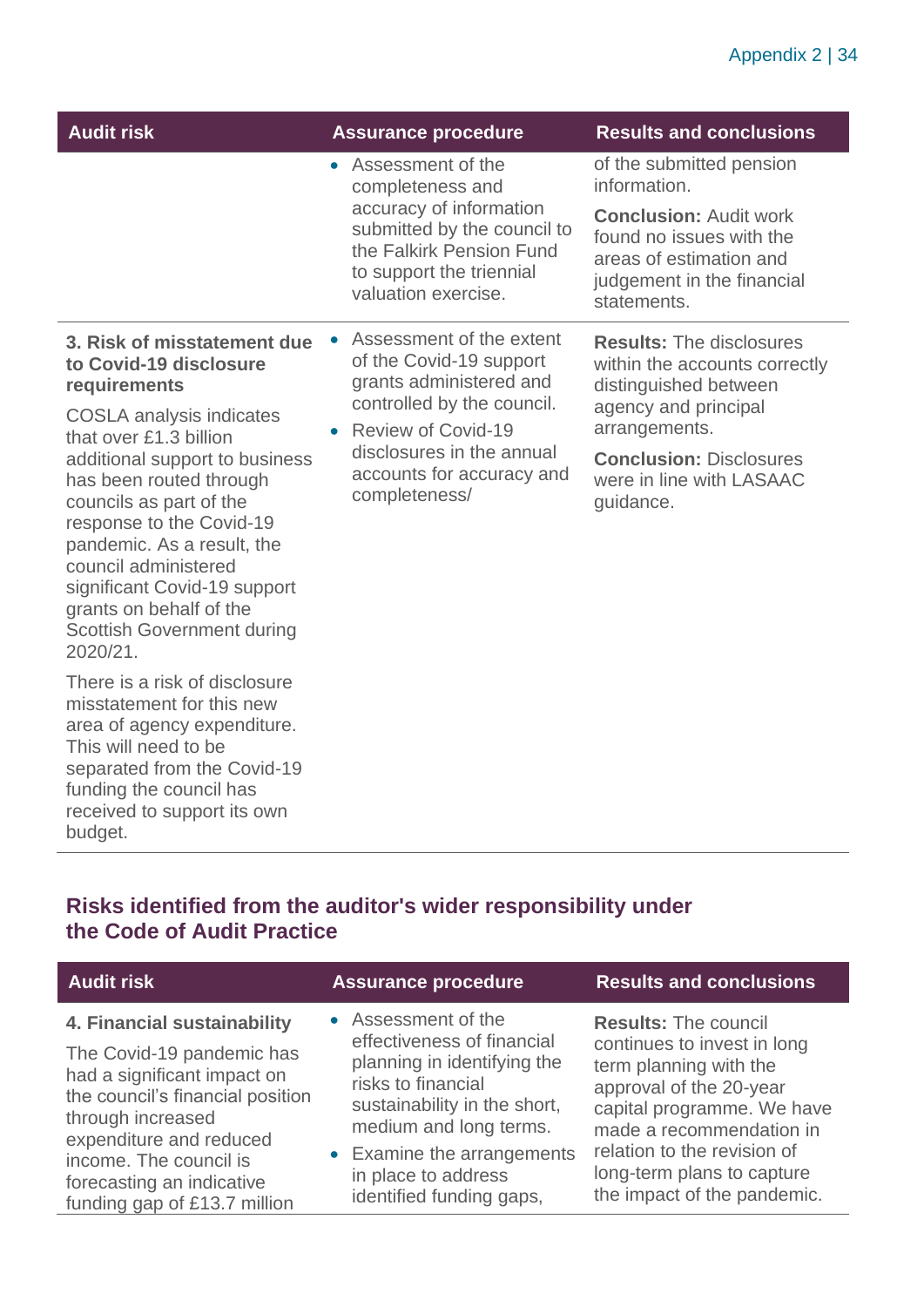| <b>Audit risk</b>                                                                                                                                                                                                                                                                                                                                                                                                                                                                                                                                                                                                                                                                                                                                                                                        | <b>Assurance procedure</b>                                                                                                                                                                                                                                                                                                                                                                                                                                                                                                             | <b>Results and conclusions</b>                                                                                                                                                                                                                                                                                                                                                                                                 |
|----------------------------------------------------------------------------------------------------------------------------------------------------------------------------------------------------------------------------------------------------------------------------------------------------------------------------------------------------------------------------------------------------------------------------------------------------------------------------------------------------------------------------------------------------------------------------------------------------------------------------------------------------------------------------------------------------------------------------------------------------------------------------------------------------------|----------------------------------------------------------------------------------------------------------------------------------------------------------------------------------------------------------------------------------------------------------------------------------------------------------------------------------------------------------------------------------------------------------------------------------------------------------------------------------------------------------------------------------------|--------------------------------------------------------------------------------------------------------------------------------------------------------------------------------------------------------------------------------------------------------------------------------------------------------------------------------------------------------------------------------------------------------------------------------|
| over the next three years.<br>There is a risk that the<br>council will find it increasingly<br>difficult to maintain financial<br>sustainability and deliver<br>priority services.                                                                                                                                                                                                                                                                                                                                                                                                                                                                                                                                                                                                                       | including the identification<br>of efficiency savings and<br>history of delivery.                                                                                                                                                                                                                                                                                                                                                                                                                                                      | Despite the pandemic the<br>council successfully delivered<br>90 per cent of planned<br>efficiencies.                                                                                                                                                                                                                                                                                                                          |
|                                                                                                                                                                                                                                                                                                                                                                                                                                                                                                                                                                                                                                                                                                                                                                                                          |                                                                                                                                                                                                                                                                                                                                                                                                                                                                                                                                        | <b>Conclusion: Long-term</b><br>planning remains an<br>important area which will<br>need to be updated to<br>capture the impact of the<br>pandemic but overall<br>arrangements are<br>appropriate.                                                                                                                                                                                                                             |
| 5. Financial management<br>and performance reporting<br>Our 2019/20 Annual Audit<br>Report noted that officers did<br>not prepare a final outturn<br>report for 2019/20 and that<br>there was a delay in the<br>council presenting its year-<br>end performance reports for<br>two service areas. This was<br>due to committee meeting<br>cancellations in response to<br>the Covid-19 pandemic.<br>There is a risk that, due to the<br>ongoing pressures of the<br>pandemic and capacity within<br>the finance team, the budget<br>monitoring and financial<br>reporting arrangements do<br>not support effective scrutiny<br>of the council's finances. In<br>addition, without performance<br>reports, it is difficult to obtain<br>a complete a complete<br>picture of the council's<br>performance. | Assessment of the quality<br>$\bullet$<br>and timeliness of financial<br>information provided to<br>councillors.<br>Review outturn reports<br>$\bullet$<br>provided to committee<br>meetings during the year<br>and compare these with<br>the year-end results in the<br>financial statements.<br>Review the performance<br>$\bullet$<br>management<br>arrangements.<br>Assessment of whether<br>$\bullet$<br>management commentary<br>tells a clear story and has<br>been compiled in<br>accordance with the<br>appropriate guidance. | <b>Results: The council</b><br>regularly reviews its financial<br>position and reports this to<br>committee. Outturn reports<br>were also presented<br>alongside performance<br>reporting.<br>The management<br>commentary has been<br>enhanced following the audit<br>process to ensure full<br>compliance with guidance.<br><b>Conclusion: Financial</b><br>management and<br>performance reporting has<br>been appropriate. |
| <b>6. Governance and controls</b><br>over Covid-19 grant<br>schemes<br>The council has had a key<br>role in supporting local<br>businesses through<br>distribution of grant support<br>funding. Decision-making in a                                                                                                                                                                                                                                                                                                                                                                                                                                                                                                                                                                                     | For the most significant<br>$\bullet$<br>grants (by value) we will<br>consider the governance<br>and control arrangements<br>in place including the steps<br>taken to minimise fraud<br>and error.<br>Consider the findings of                                                                                                                                                                                                                                                                                                         | <b>Results:</b> We reviewed the<br>highest value Covid-19<br>support grants and completed<br>walkthroughs of the<br>application and approval<br>process to ensure key<br>controls were in place and<br>operation effectively.                                                                                                                                                                                                  |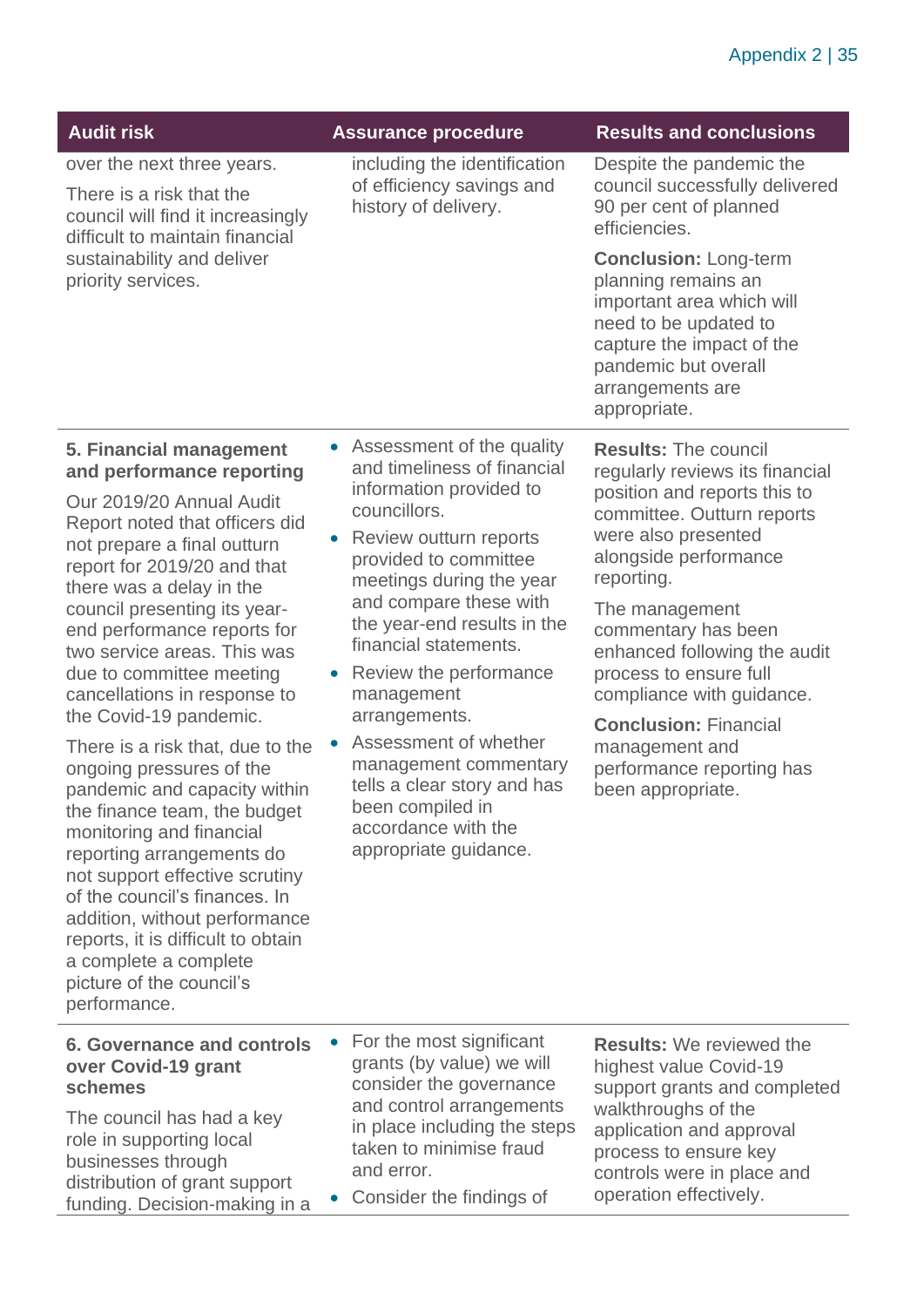| <b>Audit risk</b>                                                                                                                                                                                                                                                                                                                                                                                                                                                                                                                                                                                                                                                                                                                   | <b>Assurance procedure</b>                                                                                                                                                                                                                                                                                                                                                                                                                                                                       | <b>Results and conclusions</b>                                                                                                                                                                                                                                                                                                                                                                                                                                             |
|-------------------------------------------------------------------------------------------------------------------------------------------------------------------------------------------------------------------------------------------------------------------------------------------------------------------------------------------------------------------------------------------------------------------------------------------------------------------------------------------------------------------------------------------------------------------------------------------------------------------------------------------------------------------------------------------------------------------------------------|--------------------------------------------------------------------------------------------------------------------------------------------------------------------------------------------------------------------------------------------------------------------------------------------------------------------------------------------------------------------------------------------------------------------------------------------------------------------------------------------------|----------------------------------------------------------------------------------------------------------------------------------------------------------------------------------------------------------------------------------------------------------------------------------------------------------------------------------------------------------------------------------------------------------------------------------------------------------------------------|
| fast-moving environment<br>presents a challenge for the<br>council and other public<br>bodies. These include<br>maintaining good governance<br>and controls while making<br>decisions quickly, adapting<br>performance measures and<br>ensuring that anti-fraud<br>arrangements remain robust<br>at a time when the likelihood<br>of fraud is increased.<br>Due to the pace of<br>establishing some of these<br>schemes there is a risk that<br>the governance and<br>accountability arrangements<br>and key financial controls<br>were not effective.                                                                                                                                                                              | internal audit work on the<br>Covid-19 grants.                                                                                                                                                                                                                                                                                                                                                                                                                                                   | Internal audit reviewed<br>business support fund grants<br>and newly self employed<br>hardship funds and<br>concluded that substantial<br>assurance could be taken<br>from the arrangements in<br>place.<br><b>Conclusion: Appropriate</b><br>governance arrangements<br>had been put in place by the<br>council and the controls<br>operated effectively during<br>2020/21.                                                                                               |
| 7. Anti-fraud arrangement<br>Our 2019/20 Annual Audit<br>Report highlighted<br>weaknesses in the council's<br>anti-fraud arrangements<br>including the effectiveness of<br>the controls and policies in<br>preventing procurement<br>fraud, lack of progress with<br>investigating high risk<br>matches in the National<br>Fraud Initiative (NFI) and out-<br>of-date anti-fraud policies. In<br>addition, the council doesn't<br>have a dedicated anti-fraud<br>team to focus on addressing<br>these issues.<br>There is a risk that the<br>council's arrangements for<br>the prevention and detection<br>of fraud and corruption are<br>not effective and that staff are<br>not aware of the processes<br>for reporting concerns. | Review the<br>$\bullet$<br>appropriateness and<br>effectiveness of<br>arrangements for the<br>prevention and detection<br>of fraud and corruption.<br>Review the council's<br>approach to investigating<br>NFI high risk matches, and<br>the matches for Covid-19<br>grants.<br>Invite council staff to<br>participate in the 'Your<br>Reputation @ Risk' web-<br>based survey to assess<br>awareness of the council's<br>key governance policies<br>including anti-fraud and<br>whistleblowing. | <b>Results: The Your</b><br>Reputation @ Risk survey<br>highlighted the need for<br>further strengthening of the<br>council's arrangements which<br>is captured in our<br>recommendation.<br>Due to capacity issues the<br>council has made slow<br>progress on reviewing NFI<br>matches, but action is being<br>taken.<br><b>Conclusion: Anti-fraud</b><br>arrangements are recognised<br>as an area that requires<br>strengthening as captured in<br>our recommendation. |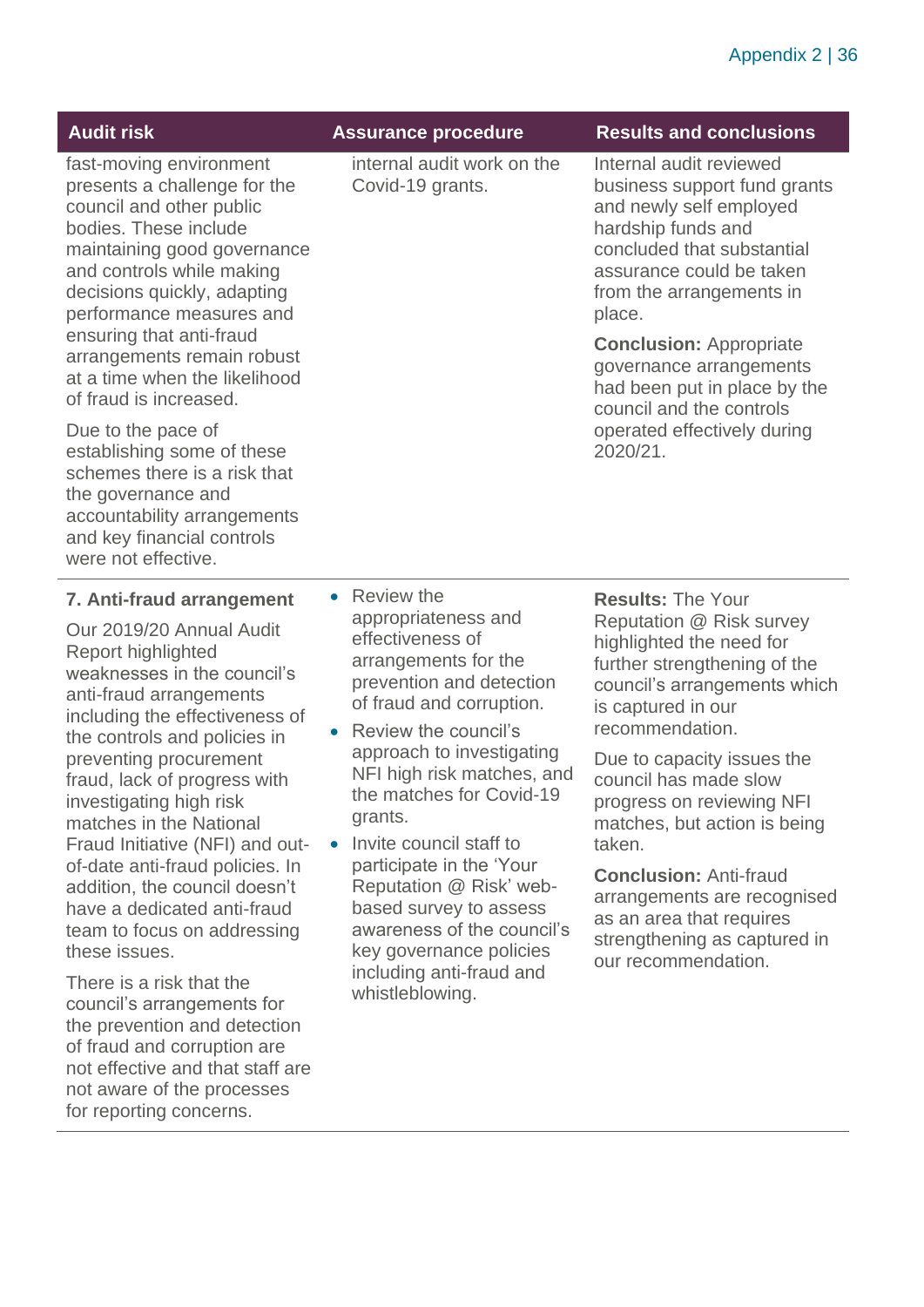### <span id="page-36-0"></span>**Appendix 3**

Summary of national performance reports 2020/21

April [Affordable housing](https://www.audit-scotland.gov.uk/report/affordable-housing)

**June** [Highlands and Islands Enterprise: Management of Cairngorm mountain and](https://www.audit-scotland.gov.uk/report/highlands-and-islands-enterprise-management-of-cairngorm-mountain-and-funicular-railway)  [funicular railway](https://www.audit-scotland.gov.uk/report/highlands-and-islands-enterprise-management-of-cairngorm-mountain-and-funicular-railway)

[Local government in Scotland Overview 2020](https://www.audit-scotland.gov.uk/report/local-government-in-scotland-overview-2020)

July [The National Fraud Initiative in Scotland 2018/19](https://www.audit-scotland.gov.uk/report/the-national-fraud-initiative-in-scotland-201819)

**January** [Digital progress in local government](https://www.audit-scotland.gov.uk/report/digital-progress-in-local-government) [Local government in Scotland: Financial overview 2019/20](https://www.audit-scotland.gov.uk/report/local-government-in-scotland-financial-overview-201920)

February [NHS in Scotland 2020](https://www.audit-scotland.gov.uk/report/nhs-in-scotland-2020)

March [Improving outcomes for young people through school education](https://www.audit-scotland.gov.uk/report/improving-outcomes-for-young-people-through-school-education)